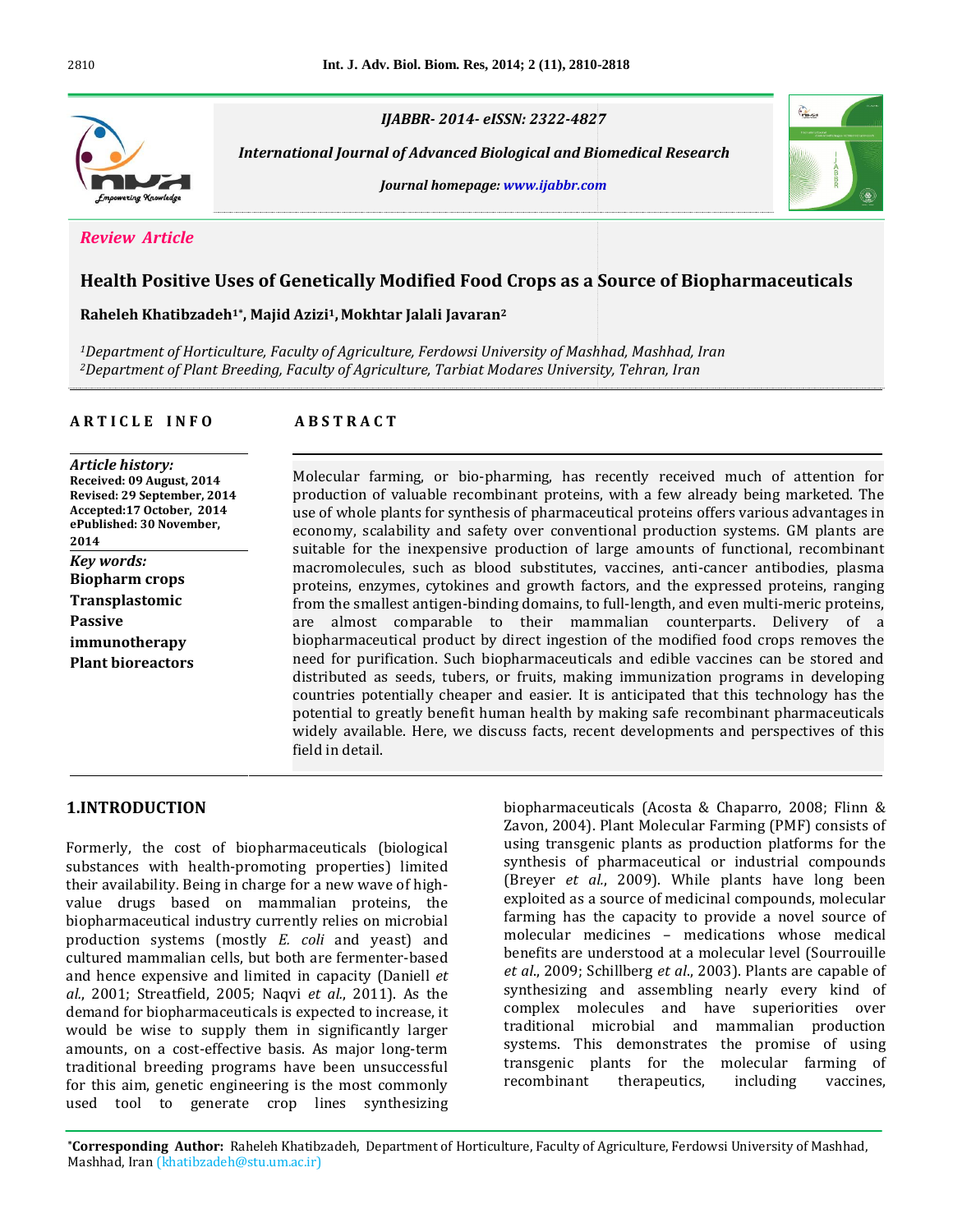Khatibzadeh *et al* / Int. J. Adv.<br>and antibodies (Fischer & Emans, 2000; **khatil**<br>diagnostics, and antibodies (Fischer<br>Hellwig *et al.*, 2004: Ko *et al.*, 2009). tics, and antibodies (Fischer & Emans, 2000;<br> *t et al.*, 2004; Ko *et al.*, 2009).<br>
their development in 1990s. plant-produced re Hellwig et al., 2004; Ko et al., 2009).

004; Ko *et al.*, 2009).<br>evelopment in 1990s, plant-produced<br>have emerged as a brand-new alternative where their development in 1990s, plant-produced<br>maceutics have emerged as a brand-new alternative<br>will benefit especially those who cannot afford the Since their development in 1990s, plant-produced<br>pharmaceutics have emerged as a brand-new alternative<br>that will benefit especially those who cannot afford the<br>high cost of current treatments (Desai *et al.*, 2010). For pharmaceutics have emerged as a brand-new alternative utics have emerged as a brand-new alternative<br>benefit especially those who cannot afford the<br>of current treatments (Desai *et al.*, 2010). For<br>vaccines against hepatitis B and rabies viruses tha will benefit especially those who cannot afford the<br>  $\alpha$  cost of current treatments (Desai *et al.*, 2010). For<br>
mple, vaccines against hepatitis B and rabies viruses<br>
manufactured by veast cultures insufficiently for th high cost of current treatments (Desai *et al.*, 2010). For<br>example, vaccines against hepatitis B and rabies viruses<br>are manufactured by yeast cultures insufficiently for the<br>needs of many developing countries. The overall example, vaccines against hepatitis B and rabies viruses es against hepatitis B and rabies viruses<br>ed by yeast cultures insufficiently for the<br>y developing countries. The overall<br>in expression of various recombinant are manufactured by yeast cultures insufficiently for the by yeast cultures insufficiently for the<br>developing countries. The overall<br>expression of various recombinant<br>and other heterologous proteins in needs of many developing countries. The overall of many developing countries. The overall<br>ements in expression of various recombinant<br>oglobulins and other heterologous proteins in<br>may not only supply an adequate quantity, but imp ovements in expression of various recombinant<br>unoglobulins and other heterologous proteins in<br>s, may not only supply an adequate quantity, but<br>allow new applications, such as topical (mucosal) immunoglo oral deliver the interplogous proteins in mot only supply an adequate quantity, but<br>ew applications, such as topical (mucosal)<br>or oral delivery (Fischer *et al.*, 2000; plants, may not only supply an adequate quantity, but *eta* **a** *equate quantity, but* new applications, such as topical (mucosal) or oral delivery (Fischer *et al.*, 2000; *et al.*, 2010). In this short review we debate also allow new applications, such as topical (mucosal)<br>application or oral delivery (Fischer *et al.*, 2000;<br>Alderborn *et al.*, 2010). In this short review we debate<br>merits and demerits of plant bio-pharming and how we application or oral delivery (Fischer et al., 2000; lication or oral delivery (Fischer *et al.*, 2000;<br>erborn *et al.*, 2010). In this short review we debate<br>its and demerits of plant bio-pharming and how we<br>moving toward the molecular farming of therapeutic Alderborn merits and demerits of plant bio-pharming and how we are moving toward the molecular farming of therapeutic **Plant-based systems vs. microbial and mammalian**

## antibodies becoming an economic and<br>**2. Plant-based systems vs. microbi<br>cell lines for bio-pharming** 2. Plant-based systems vs. microbial and mammalian l<mark>ant-based systems</mark><br>lines for bio-pharm<br>Preferences Pharmaceutical control of the control of the control of the control of the control of the control of the control of the control of the control of the control of the control of the control of the control of the control of t

#### 2.1. Preferences

s<br>s<br>and industrial applications of Genetically erences<br>eutical and industrial applications of Genetically<br>(GM) plants deserve a growing interest. Plants naceutical and industrial applications of Genetically<br>fied (GM) plants deserve a growing interest. Plants<br>all the advantages of mammalian cells (i.e. they can Pharma eutical and industrial applications of Genetically<br>
1 (GM) plants deserve a growing interest. Plants<br>
the advantages of mammalian cells (i.e. they can<br>
complex molecules and can fold and assemble Modified (GM) plants deserve a growing interest. Plants<br>have all the advantages of mammalian cells (i.e. they can<br>express complex molecules and can fold and assemble<br>them properly), vet they are indeed as economical as have all the advantages of mammalian cells (i.e. they can<br>express complex molecules and can fold and assemble<br>them properly), yet they are indeed as economical as<br>microbial systems but unlimited in capacity, and have express complex molecules and can fold and assemble mplex molecules and can<br>berly), yet they are indees<br>systems but unlimited in<br>advantages, including: - The systems but unlimited in capacity, and have<br>tional advantages, including:<br>- Rather straightforward and cost-effective additional advantages, including:

- Rather straightforward and cost-effective - Rather straightforward and cost-effective<br>culture and processing technology.<br>- Ability to perform most post-translational culture and processing technology.
- needed for giving functional modifications needed for giving functional<br>proteins.<br>- Increased safety to human health of products modifications needed for giving functional proteins. arising
- fety to human health of products<br>in plant systems since the risks c<br>d safety to human health of products<br>zed in plant systems since the risks be<br>from the contamination with human b Increased safety to human health of<br>d in plant systems since<br>om the contamination wir<br>or toxins are minimized. - A diversity of platforms offering niche concepts,<br>A diversity of platforms offering niche concepts,
- pathogens or toxins are minimized.<br>A diversity of platforms offering niche concepts,<br>so as long-term storage in some organs (seed. ity of platforms offering niche concepts,<br>ng-term storage in some organs (seed,<br>is achievable and purification processes A diversity of platforms offering niche concepts,<br>so as long-term storage in some organs (seed,<br>tubers) is achievable and purification processes<br>can be avoided (regarding direct administration so as long-term storage in some organs (seed, as long-term storage in some organs (seed,<br>pers) is achievable and purification processes<br>n be avoided (regarding direct administration<br>oral vaccines through plant tissues containing tubers) is achievable and purification processes recombinant protein) is achievable and purification processes<br>be avoided (regarding direct administration the transformal vaccines through plant tissues containing precombinant protein) or greatly facilitated can be avoided (regarding direct administration<br>of oral vaccines through plant tissues containing<br>the recombinant protein) or greatly facilitated<br>(when recombinant product can be targeted of oral vaccines through plant tissues containing accines through plant tissues containing<br>into motion of greatly facilitated<br>recombinant product can be targeted<br>into certain intracellular compartments) the recombinant protein) or greatly facilitated *the recombinant protein) or greatly faci*<br> *(when recombinant product can be ta directly into certain intracellular comparti*<br> *(Brever et al., 2009: Nagvi et al., 2011).* directly into certain intracellular compartments) (Breyer et al., 2009; Naqvi et al., 2011).

(Breyer *et al.*, 2009; Naqvi *et al.*, 2011).<br>Producing antibodies for 'passive' immunization is one<br>important target of molecular pharming, while 'active' bodies for 'passive' immunization is one<br>et of molecular pharming, while 'active'<br>with antigens produced in plants is Producing antibodies for 'passive' immunization is one<br>important target of molecular pharming, while 'active'<br>immunization with antigens produced in plants is<br>another emerging field. Beside all the advantages of important target of molecular pharming, while 'active' immunization with antigens produced in plants is expressed in transgenic plants largely retain their<br>another emerging field. Beside all the advantages of biological activity. However, they are not ideally<br>safety and scalab

m. Res, 2014; 2 (11), 2810-2818<br>the antigens produced by plants can induce immune , 2014; 2 (11), 2810-2818<br>tigens produced by plants can induce immune<br>at both the mucous and serum levels, and can t the antigens produced by plants can induce immune<br>ponses at both the mucous and serum levels, and can<br>administered by injection as well as orally, the latter that the antigens produced by plants can induce immune<br>responses at both the mucous and serum levels, and can<br>be administered by injection as well as orally, the latter<br>providing significant cost benefits by removing the responses at both the mucous and serum levels, and can for extend by injection as well as orally, the latter significant cost benefits by removing the for extensive downstream processing (Naqvi *et*) be administered by injection as well as orally, the latter be administered by injection as well as orally, the latter<br>providing significant cost benefits by removing the<br>necessity for extensive downstream processing (Naqvi *et*<br>*al.*, 2011). Several potential characteristics of pl is experificant cost benefits by removing the<br>y for extensive downstream processing (Naqvi *et*<br>1). Several potential characteristics of plant-<br>vaccines could make them particularly attractive necessity for extensive downstream processing (Naqvi et controlling isoty for extensive downstream processing (Naqvi *et* 011). Several potential characteristics of planted vaccines could make them particularly attractive controlling infectious diseases in developing  $al., 2011$ derived vaccines could make them particularly attractive<br>for controlling infectious diseases in developing countries:

- the would be orally active, thus<br>the need for injection and the nes would be oral<br>the need for injon<br>costs.and.hazards. eliminating the need for injection and the<br>associated costs and hazards.<br>- Oral activity is associated with the ability of eliminating the need for injection and the associated costs and hazards. immunity,
- and hazards.<br>associated with the ability of<br>vaccines to evoke mucosal ty is associated with the ability of<br>ed vaccines to evoke mucosal<br>which is valuable for a number of Oral activ immunity, which is valuable for a number of plant-derived vaccines to evoke mucosal infections that are transmitted through the mucosa.<br>Plant-derived oral vaccines should be heat mucosa.
- .<br>erived oral vaccines should be heat<br>thus largely eliminating the need for a t-derived<br>e, thus lar<sub>i</sub><br>storage. stable, thus largely eliminating the need for a<br>cold storage.<br>It might be possible to make multi-antigen cold storage.
- It might be possible to make multi-antigen - It might be possible to make multi-a<br>vaccines either by multiple gene splicing<br>mixing various plant-derived vaccines. vaccines either by multiple gene splicing or by<br>mixing various plant-derived vaccines.<br>a very important potential aspect of plant-derived

nixing various plant-derived vaccines.<br>
y important potential aspect of plant-derived<br>
is that developing countries could launch and Forward in the set of plant-derived<br>forward their developing countries could launch and<br>forward their development and production on a So, a very important potential aspect of plant-derived<br>vaccines is that developing countries could launch and<br>carry forward their development and production on a<br>very large scale and at very low cost (Krattiger & vaccines is that developing countries could launch and carry forward their development and production on a very large scale and at very low cost (Krattiger & Mahoney, 2007).

### 2-2- Drawbacks

nanoncy, 2007).<br>2-2- Drawbacks<br>The use of plants as production systems for  $\begin{array}{lllllllll} \text{ints} & \text{as} & \text{production} & \text{systems} & \text{for} \ \text{or} & \text{industrial} & \text{compounds} & \text{is} & \text{a} \end{array}$ i plants as production systems for<br>als or industrial compounds is a<br>issue. There are several arguments in this e of plants as production systems for<br>euticals or industrial compounds is a<br>rsial issue. There are several arguments in this<br>including risk of GM plants entering the food pharmaceuticals or industrial compounds is a<br>controversial issue. There are several arguments in this<br>context, including risk of GM plants entering the food<br>chain, risk of gene transfer to related species, and co- $\frac{1}{100}$  issue. There are several arguments in this ncluding risk of GM plants entering the food  $\kappa$  of gene transfer to related species, and co-aspects. Adoption of non-food plants for plant context, ii cluding risk of GM plants entering the food<br>of gene transfer to related species, and co-<br>spects. Adoption of non-food plants for plant<br>farming, although having advantages in term chain, risk of gene transfer to related species, and coin, risk of gene transfer to related species, and co-<br>stence aspects. Adoption of non-food plants for plant<br>lecular farming, although having advantages in term<br>biosafety (reducing the possibility of unintentional existen existence aspects. Adoption of non-food plants for plant<br>molecular farming, although having advantages in term<br>of biosafety (reducing the possibility of unintentional<br>contact and contamination of the food or feed chains). national pose in term<br>safety (reducing the possibility of unintentional<br>t and contamination of the food or feed chains),<br>pose new challenges due to the lack of knowledge of biosafety (reducing the possibility of unintentional of biosafety (reducing the possibility of unintentional contact and contamination of the food or feed chains), might pose new challenges due to the lack of domestication. and contamination of the food or feed chains),<br>ose new challenges due to the lack of knowledge<br>ne genetics and biology, the lack of domestication,<br>experience with the cultivation and production of might pose new challenges due to the lack of knowledge<br>about the genetics and biology, the lack of domestication,<br>limited experience with the cultivation and production of<br>toxins or allergens that could interfere with the about the genetics and biology, the lack of domestication, about the genetics and biology, the lack of domestication,<br>limited experience with the cultivation and production of<br>toxins or allergens that could interfere with the<br>processing of the desired compound (Brever *et al.*, 20 rgens that could interfere with the<br>explored compound (Breyer *et al.*, 2009).<br>certain forms of posttranslational nrocessing o  $\overline{a}$ 

the desired compound (Breyer *et al.*, 2009).<br>
certain forms of posttranslational<br>
are not carried out in plants or occurred Example, the certain forms of posttranslational<br>For example, most therapeutic proteins are Furthermore, certain forms of posttranslational<br>modification are not carried out in plants or occurred<br>differently. For example, most therapeutic proteins are<br>glycoproteins and N-glycosylation is often essential for modification are not carried out in plants or occurred cation are not carried out in plants or occurred<br>ntly. For example, most therapeutic proteins are<br>roteins and N-glycosylation is often essential for<br>stability. folding. interactions, and biological differently. For example, most therapeutic proteins are ly. For example, most therapeutic proteins are<br>teins and N-glycosylation is often essential for<br>ability, folding, interactions, and biological<br>Recombinant glycoproteins of mammalian origin glycoprote in transgenicular is often essential for<br>ity, folding, interactions, and biological<br>ombinant glycoproteins of mammalian origin<br>in transgenic plants largely retain their their sta lity, folding, interactions, and biological<br>combinant\_glycoproteins\_of\_mammalian\_origin<br>in\_transgenic\_plants\_largely\_retain\_their<br>activity.\_However,\_they\_are\_not\_ideally activity. Recombinant glycoproteins of mammalian origin mbinant glycoproteins of mammalian origin<br>n transgenic plants largely retain their<br>ctivity. However, they are not ideally<br>with therapeutic applications in humans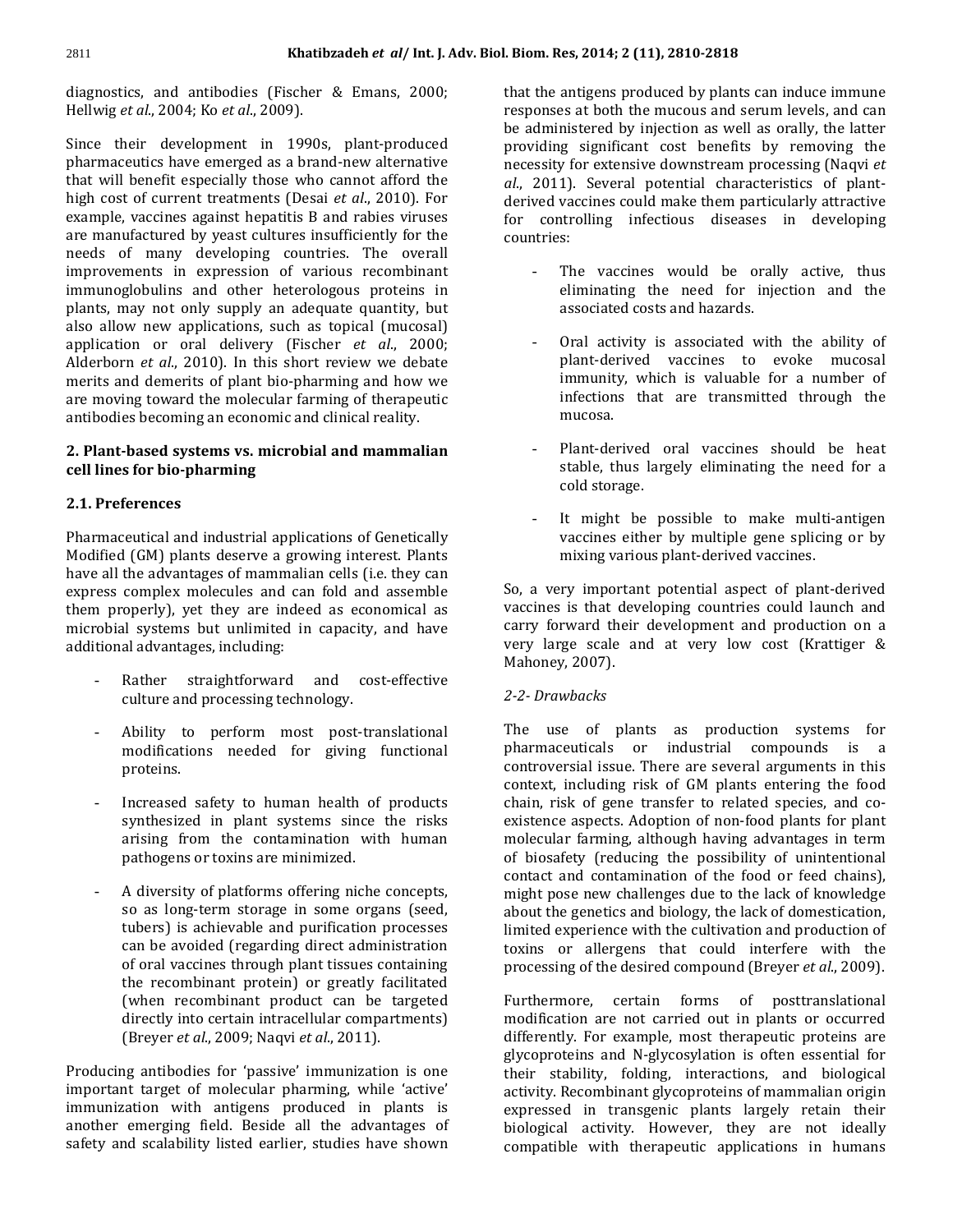Khatibzadeh *et al* / Int. J. Adv. Biol.<br>of subtle differences in N-glycan structures (Ko **Khatibzadeh** *et al***/ Int. J. Adv. Biol.**<br>
<sup>2</sup> ause of subtle differences in N-glycan structures (Ko b<br> *al.*, 2008: Gomord *et al.*, 2010). This differences in patte differences in N-glycan structures (Kongletical computation of the sension of the patterns apparently have no effect on the manner of the manner of the manner of the manner of the manner of the manner of the manner o because of subt e differences in N-glycan structures (Ko b<br>mord *et al.*, 2010). This differences in F<br>atterns apparently have no effect on a<br>or specificity, but there is some concern in et al., et al., 2008; Gomord et al., 2010). This differences in glycosylation patterns apparently have no effect on antigen-binding or specificity, but there is some concernabout potential immunogenicity in humans (Larrick *et al.* ation patterns apparently have no effect on<br>binding or specificity, but there is some concern<br>bential immunogenicity in humans (Larrick *et al.*,<br>which is a major barrier to the parenteral antigen-binding or specificity, but there is some concern<br>about potential immunogenicity in humans (Larrick *et al.*,<br>2001), which is a major barrier to the parenteral<br>administration of plant-made biopharmaceuticals about potential immunogenicity in humans (Larrick et al., ential immunogenicity in humans (Larrick *et al.*, *chich* is a major barrier to the parenteral ation of plant-made biopharmaceuticals *et al.*, 2010). Also hydroxylation of proline  $2001$ ),  $\sqrt{ }$ hich is a major barrier to the parenteral<br>ation of plant-made biopharmaceuticals<br>*ist al.*, 2010). Also hydroxylation of proline<br>is not spotted in plants. Additionally, the administration of plant-made biopharmaceuticals of plant-made biopharmaceuticals<br>
5 (1910). Also hydroxylation of proline<br>
1910 of spotted in plants. Additionally, the<br>
1910 of plant-derived glycoproteins is also  $(Ahmad \theta)$ *t al.*, 2010). Also hydroxylation of proline<br>s not spotted in plants. Additionally, the<br>ity of plant-derived glycoproteins is also<br>for batch-to-batch consistency. It depends to a residues is not spotted in plants. Additionally, the is not spotted in plants. Additionally, the<br>meity of plant-derived glycoproteins is also <br>nt for batch-to-batch consistency. It depends to a<br>extent on species. For example, while tobacco homogeneity of plant-derived glycoproteins is also<br>important for batch-to-batch consistency. It depends to a<br>certain extent on species. For example, while tobacco<br>produces very heterogeneous glycans. glycoproteins important for batch-to-batch consistency. It depends to a<br>certain extent on species. For example, while tobacco<br>produces very heterogeneous glycans, glycoproteins<br>produced in alfalfa have homogenous glycan chains certain extent on species. For example, while tobacco *etalin* extent on species. For example, while tobacco produces very heterogeneous glycans, glycoproteins produced in alfalfa have homogenous glycan chains (Lerouge *et al.*, 2000; Schillberg *et al.*, 2005). Thereupon, produces very heterogeneous glycans, glycoproteins<br>produced in alfalfa have homogenous glycan chains<br>(Lerouge *et al.*, 2000; Schillberg *et al.*, 2005). Thereupon,<br>research is ongoing to equip plant cells with humani alfalfa have homogenous glycan chains<br> *al.*, 2000; Schillberg *et al.*, 2005). Thereupon, to<br>
ongoing to equip plant cells with human-<br>
carbohydrate modification machinery. In (Lerouge (Lerouge *et al.*, 2000; Schillberg *et al.*, 2005). Thereupon, research is ongoing to equip plant cells with human-<br>equivalent carbohydrate modification machinery. In addition to in vitro enzymatic modeling glycoproteins. ch is ongoing to equip plant cells with human-<br>alent carbohydrate modification machinery. In<br>on to in vitro enzymatic modeling glycoproteins,<br>are two gene manipulation strategies to humanize equivalent carbohydrate modification machinery. In<br>addition to in vitro enzymatic modeling glycoproteins,<br>there are two gene manipulation strategies to humanize<br>plant N-glycans. One is retaining the recombinant addition to in vitro enzymatic modeling glycoproteins, vitro enzymatic modeling glycoproteins,<br>gene manipulation strategies to humanize<br>ns. One is retaining the recombinant<br>in endoplasmic reticulum (ER), the site there are two gene manipulation strategies to humanize<br>plant N-glycans. One is retaining the recombinant<br>glycoproteins in endoplasmic reticulum (ER), the site<br>where few specific modifications of N-glycans occurs. N-glycans. One is retaining the recombinant<br>proteins in endoplasmic reticulum (ER), the site<br>e few specific modifications of N-glycans occurs.<br>other is inhibiting the plant endogenous Golgi glycoproteins in endoplasmic reticulum (ER), the site plasmic reticulum (ER), the site<br>odifications of N-glycans occurs.<br>ng the plant endogenous Golgi<br>and/or adding heterologous where few specific modifications of N-glycans occurs.<br>The other is inhibiting the plant endogenous Golgi<br>glycosyltransferase and/or adding heterologous<br>mammalian glycosyltransferase (Chen *et al.*, 2005; The other is inhibiting the plant endogenous Golgi The other is inhibiting<br>glycosyltransferase and<br>mammalian glycosyltrans<br>Alderborn *et al.*, 2010). **Plant-madea Edge of Chen** et al., 2005;<br>derborn et al., 2010).<br>**Plant-made recombinant pharmaceutical industry:** Alderborn et al., 2010).

## *t al.*, 2010).<br>ide recombinant pharmac<br>and achievements **3. Plant-made recombinant pharmaceut<br>challenges and achievements<br>3.1. Stability of transformation** challenges and achievements

#### 3.1. Stability of transformation genomes

plant transformation<br>plant transformation is defined as the genomic **y of transformation**<br>at transformation is defined as the genomic<br>of a transgene. Both the nuclear and plastid of transformation is defined as the genomic<br>in of a transgene. Both the nuclear and plastid<br>can be transformed via various transgenesis Stable plant transformation is defined as the genomic<br>integration of a transgene. Both the nuclear and plastid<br>genomes can be transformed via various transgenesis<br>methods. Stable transgenic plants can be used to produce integration of a transgene. Both the nuclear and plastid Fried in the recombinant protein for long-term<br>
rich in the recombinant protein for long-term<br>
rich in the recombinant protein for long-term<br>
rich in the recombinant protein for long-term<br>
rich is spaced in the recombinan genomes can be transformed via various transgenesis can be transformed via various transgenesis<br>Stable transgenic plants can be used to produce<br>ich in the recombinant protein for long-term<br>or direct processing (Fischer et al., 1999; methods. table transgenic plants can be used to produce<br>
in the recombinant protein for long-term<br>
direct processing (Fischer et al., 1999;<br>
et al., 2005). Transient expression through organs rich in the recombinant protein for long-term the recombinant protein for long-term<br>cct processing (Fischer et al., 1999;<br>, 2005). Transient expression through<br>or viral vectors can be used to test the storage or direct processing (Fischer et al., 1999;<br>Schillberg et al., 2005). Transient expression through<br>agro-infiltration or viral vectors can be used to test the<br>function of an expression construct before large-scale Schillberg et al., 2005). Transient expression through<br>agro-infiltration or viral vectors can be used to test the<br>function of an expression construct before large-scale<br>production in stable transgenic lines. It is also pos agro-infiltration or viral vectors can be used to test the<br>function of an expression construct before large-scale<br>production in stable transgenic lines. It is also possible to<br>rely completely on transient expression for PM function of an expression construct before large-scale of an expression construct before large-scale<br>n in stable transgenic lines. It is also possible to<br>pletely on transient expression for PMF. In a<br>developed second generation of plant viral produc on in stable transgenic lines. It is also possible to<br>opletely on transient expression for PMF. In a<br>developed second generation of plant viral<br>only the viral elements required for efficient rely completely on transient expression for PMF. In a tely on transient expression for PMF. In a<br>veloped second generation of plant viral<br>the viral elements required for efficient<br>of the transgene are maintained. These recently developed second generation of plant viral<br>vectors only the viral elements required for efficient<br>expression of the transgene are maintained. These<br>vectors clearly limit the risk of lateral or systemic vectors only the viral elements required for efficient but the viral elements required for efficient<br>of the transgene are maintained. These<br>early limit the risk of lateral or systemic<br>but require infection of *Agrobacterium* for expression of the transgene are maintained. These expression of the transgene are maintained. These<br>vectors clearly limit the risk of lateral or systemic<br>dispersal, but require infection of *Agrobacterium* for<br>delivery of transgenes into the cell (Schillberg *et al.*, vectors clearly limit the<br>dispersal, but require infe<br>delivery of transgenes into<br>2005: Gleba *et al.*, 2007). delivery of transgenes into the cell (Schillberg et al., 2005; Gleba et al., 2007).

### 3.2. Expression levels

**proteins** can either be purified from the data on the proteins can either be purified from the  $\frac{as}{as}$ **pression levels**<br>aceutical proteins can either be purified from the<br>or expressed in edible plants and administered •<br>aceutical proteins can either be purified from the<br>pr expressed in edible plants and administered<br>In both cases, high expression levels are of pivotal Pharmaceutical proteins can either be purified from the<br>plant or expressed in edible plants and administered<br>orally. In both cases, high expression levels are of pivotal<br>importance because it makes downstream processing plant or expressed in edible plants and administered ressed in edible plants and administered<br>i cases, high expression levels are of pivotal<br>pecause it makes downstream processing<br>purification and characterization) more orally. In importance because it makes downstream processing<br>(extraction, purification and characterization) more<br>efficient and cost-effective and means that fewer plant

di<mark>biom. Res, 2014; 2 (11), 2810-2818</mark><br>biomass or area are required to achieve a target vield. n. **Res, 2014; 2 (11), 2810-2818**<br>ass or area are required to achieve a target yield.<br>edible vaccines. high protein accumulation is area are required to achieve a target yield.<br>A vaccines, high protein accumulation is<br>essential because stimulation of the mucosal biomass or area are required to achieve a target yield.<br>ble vaccines, high protein accumulation is<br>y essential because stimulation of the mucosal<br>system generally requires much higher doses of For edible vaccines, high protein accumulation is<br>blutely essential because stimulation of the mucosal<br>une system generally requires much higher doses of<br>antigen than conventional vaccination by injection absolutely essential because stimulation of the mucosal absolutely essential because stimulation of the mucosal<br>immune system generally requires much higher doses of<br>the antigen than conventional vaccination by injection<br>into the bloodstream (Naqvi *et al.*, 2011: Maliga & Bock into the bloodstream (Naqvi *et al.*, 2011; Maliga & Bock,<br>2011).<br>Expression levels depend on the site of integration.  $\frac{1}{2}$ 

els depend on the site of integration,<br>elements used to enhance d on the site of integration,<br>used to enhance<br>and the stability of the foreign Expression levels depend on the site of integration,<br>regulatory elements used to enhance<br>transcription/translation and the stability of the foreign<br>protein. Protein stability is probably the most important regulatory limition dements wied to enhance<br>iption/translation and the stability of the foreign<br>in Protein stability is probably the most important<br>limiting vields in molecular farming. This can be transcription/translation and the stability of the foreign n/translation and the stability of the foreign<br>tein stability is probably the most important<br>ing yields in molecular farming. This can be<br>at least in part, by appropriate sub-cellular protein. Protein stability is probably the most important<br>factor limiting yields in molecular farming. This can be<br>addressed, at least in part, by appropriate sub-cellular<br>targeting which influences the folding. assembly a factor limiting vields in molecular farming. This can be lds in molecular farming. This can be<br>t in part, by appropriate sub-cellular<br>nfluences the folding, assembly and<br>modification of proteins, thus affecting addr ssed, at least in part, by appropriate sub-cellular<br>ing which influences the folding, assembly and<br>ranslational modification of proteins, thus affecting<br>stability and final yield. For example, recombinant targeting which influences the folding, assembly and which influences the folding, assembly and<br>tional modification of proteins, thus affecting<br>ty and final yield. For example, recombinant<br>targeted to the secretory system generally post-transla ional modification of proteins, thus affecting<br>y and final yield. For example, recombinant<br>argeted to the secretory system generally<br>to much higher levels (>1000-fold) than their rability and final yield. For example, recombinant<br>dies targeted to the secretory system generally<br>late to much higher levels (>1000-fold) than<br>synthesized in the cytosol, and further yield antibodies targeted to the secretory system generally targeted to the secretory system generally<br>to much higher levels (>1000-fold) than<br>hesized in the cytosol, and further yield<br>occur when they are retained in the accumulate to much higher levels (>1000-fold) than<br>those synthesized in the cytosol, and further yield<br>increases occur when they are retained in the<br>endoplasmic reticulum rather than secreted to the those synthesized in the cytosol, and further yield mthesized in the cytosol, and further yield<br>occur when they are retained in the<br>mic reticulum rather than secreted to the<br>(Schillberg *et al.*, 2002; Schillberg *et al.*, 2005; increases occur when they are retained in the<br>endoplasmic reticulum rather than secreted to the<br>apoplast (Schillberg *et al.*, 2002; Schillberg *et al.*, 2005;<br>Daniell *et al.*, 2005). Protein vield is also influenced by endoplasmic reticulum rather than secreted to the plasmic reticulum rather than secreted to the<br>last (Schillberg *et al.*, 2002; Schillberg *et al.*, 2005;<br>ell *et al.*, 2005). Protein yield is also influenced by<br>choice of genotype/explant for production and apoplast (S chillberg *et al.*, 2002; Schillberg *et al.*, 2005;<br>*il.*, 2005). Protein yield is also influenced by<br>of genotype/explant for production and<br>levels. Certain genotypes express proteins at Daniell et al., 2005). Protein vield is also influenced by *et al.*, 2005). Protein yield is also influenced by<br>pice of genotype/explant for production and<br>ion levels. Certain genotypes express proteins at<br>levels than others. The choice of variety also the choic of genotype/explant for production and<br>levels. Certain genotypes express proteins at<br>els than others. The choice of variety also<br>the ease of transformation and the ease of expression levels. Certain genotypes express proteins at explues than others. The choice of variety also<br>is than others. The choice of variety also<br>is ease of transformation and the ease of<br>Other factors that may be involved include higher levels than others. The choice of variety also<br>influences the ease of transformation and the ease of<br>purification. Other factors that may be involved include<br>zygosity, which has been shown to boost transgene influences the ease of transformation and the ease of ne ease of transformation and the ease of<br>Other factors that may be involved include<br>puch has been shown to boost transgene<br>and the inclusion of purification tags to purification. Other factors that may be involved include purification. Other factors that may be involved include zygosity, which has been shown to boost transgene expression, and the inclusion of purification tags to facilitate extraction and purification (Naqvi *et al.*, 2011) gosity, which has been shown to boost transgene<br>pression, and the inclusion of purification tags to<br>cilitate extraction and purification (Naqvi *et al.*, 2011).<br>is also important to remember that the ability of the expression, and the inclusion of purification tags to ession, and the inclusion of purification tags to<br>tate extraction and purification (Naqvi *et al.*, 2011).<br>also important to remember that the ability of the<br>plant to produce a recombinant protein depends on facilitate extraction and purification (Naqvi *et al.*, 2011).<br>It is also important to remember that the ability of the<br>host plant to produce a recombinant protein depends on<br>its spare metabolic capacity. For example, a re It is also important to remember that the ability of the o important to remember that the ability of the<br>nt to produce a recombinant protein depends on<br>emetabolic capacity. For example, a recombinant<br>that is particularly demanding for a rare amino host plant to produce a recombinant protein depends on plant to produce a recombinant protein depends on<br>pare metabolic capacity. For example, a recombinant<br>ein that is particularly demanding for a rare amino<br>is unlikely to accumulate to high levels (Schillberg *et* **definition**<br>**protein that**<br>**acid is unlike**<br>*al.*, 2005). **acid is unlikely to accumulate to high levels (Schillberg et**) al., 2005).

### 3.3. Economics of producing edible vaccines

mi<mark>cs of producing edible vaccines</mark><br>plant-made pharmaceuticals usually make up Economics of producing edible vaccines<br>raction plant-made pharmaceuticals usually make up<br>largest fraction of (80% or more) of total production tion plant-made pharmaceuticals usually make up<br>rest fraction of (80% or more) of total production<br>Because downstream processing represents such a Extr proportion plant-made pharmaceuticals usually make up<br>rgest fraction of (80% or more) of total production<br>Because downstream processing represents such a<br>proportion of production costs in plants, it is the largest fraction of (80% or more) of total production Fraction of (80% or more) of total production<br>se downstream processing represents such a<br>rtion of production costs in plants, it is<br>to ensure that optimal purification and costs. Beca se downstream processing represents such a<br>prior of production costs in plants, it is<br>to ensure that optimal purification and<br>methods are used in order to maximize the high r high proportion of production costs in plants, it is<br>important to ensure that optimal purification and<br>processing methods are used in order to maximize the<br>output of high amounts of pure, functional proteins. important to ensure that optimal purification and<br>processing methods are used in order to maximize the<br>output of high amounts of pure, functional proteins.<br>Tobacco, while advantageous in terms of biomass vield. processing methods are used in order to maximize the<br>output of high amounts of pure, functional proteins.<br>Tobacco, while advantageous in terms of biomass yield,<br>can contain toxic metabolites that have to be removed. posed is of planetary functional proteins.<br>  $\cos$ , while advantageous in terms of biomass yield,<br>  $\sin$  that in toxic metabolites that have to be removed.<br>  $\sin$  edible plant organs as the production vehicle may Tobacco, while advantageous in terms of biomass yield,<br>can contain toxic metabolites that have to be removed.<br>Using edible plant organs as the production vehicle may<br>be advantageous for certain recombinant proteins, such can contain toxic metabolites that have to be removed. contain toxic metabolites that have to be removed.<br>Ing edible plant organs as the production vehicle may<br>advantageous for certain recombinant proteins, such<br>vaccines and antibodies, as this allows direct oral Using edible plant organs as the production vehicle may<br>be advantageous for certain recombinant proteins, such<br>as vaccines and antibodies, as this allows direct oral<br>administration with no processing costs at all (Maliga & be advantageous for certain recombinant proteins, such vantageou<br>ccines and<br>istration<br>2011). administration with no processing costs at all (Maliga &<br>Bock, 2011).<br>It is easier to extract proteins from watery tissues (such Bock, 2011). grains).

 $k$ , 2011).<br>
s easier to extract proteins from watery tissues (such tomato fruits) than from dry material (e.g. cereal For to extract proteins from watery tissues (such<br>to fruits) than from dry material (e.g. cereal<br>However, recombinant proteins can be modified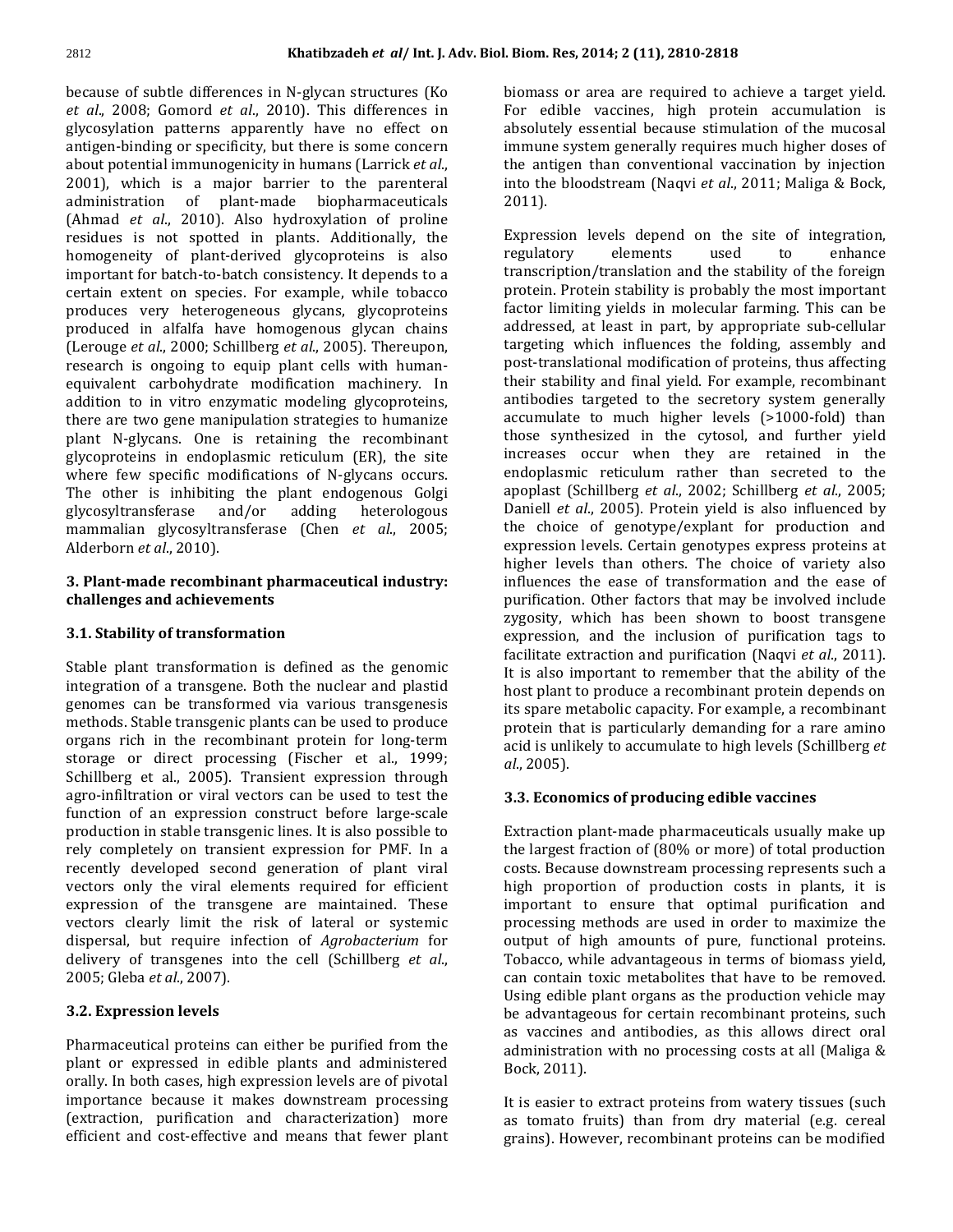Khatibzadeh *et al/ Int. J. Adv. Biol. Biom*<br>proteases and phenolic compounds released from **khatibzadeh** *et al***/ Int. J. Adv. Biol.**<br>teases and phenolic compounds released from<br>plant tissue (Schillberg *et al.*, 2005). Production in oteases and phenolic compounds released from<br>*p* plant tissue (Schillberg *et al.*, 2005). Production in<br>is advantageous as high levels of the protein can by proteas is and phenolic compounds released from<br>t tissue (Schillberg *et al.*, 2005). Production in<br>vantageous as high levels of the protein can<br>in a small volume, which minimizes the costs watery plant tissue (Schillberg *et al.*, 2005). Production in<br>seeds is advantageous as high levels of the protein can<br>accumulate in a small volume, which minimizes the costs<br>associated with processing. Cereals are advanta seeds is advantageous as high levels of the protein can<br>accumulate in a small volume, which minimizes the costs<br>associated with processing. Cereals are advantageous in<br>this context because they are food crops with FDA GRAS accumulate in a small volume, which minimizes the costs<br>associated with processing. Cereals are advantageous in<br>this context because they are food crops with FDA GRAS<br>status, having been consumed for millennia by billions associated with processing. Cereals are advantageous in ed with processing. Cereals are advantageous in<br>text because they are food crops with FDA GRAS<br>aving been consumed for millennia by billions of<br>without ill effect (Naqvi *et al.*, 2011). For this context because they are food crops with FDA GRAS<br>status, having been consumed for millennia by billions of<br>people without ill effect (Naqvi *et al.*, 2011). For<br>production of edible vaccines, there is a need for robu ing been consumed for millennia by billions of<br>thout ill effect (Naqvi *et al.*, 2011). For<br>of edible vaccines, there is a need for robust,<br>regulated gene expression so that vegetative people without ill effect (Naqvi et al., 2011). For without ill effect (Naqvi *et al.*, 2011). For<br>ion of edible vaccines, there is a need for robust,<br>el regulated gene expression so that vegetative<br>and the production phases can be separated and pro production of edible vaccines, there is a need for robust,<br>high-level regulated gene expression so that vegetative<br>growth and the production phases can be separated and<br>the production of proteins induced prior to harvest. egulated gene expression so that vegetative<br>the production phases can be separated and<br>tion of proteins induced prior to harvest.<br>of such regulatory elements are metabolite growth and the production phases can be separated and d the production phases can be separated and<br>action of proteins induced prior to harvest.<br>s of such regulatory elements are metabolite<br>ribo-switches and other inducible expression the production of proteins induced prior to harvest. ction of proteins induced prior to harvest.<br>
i of such regulatory elements are metabolite<br>
ribo-switches and other inducible expression<br>
which, however currently still lack the Prototypes of such regulatory elements are metabolite<br>activated ribo-switches and other inducible expression<br>systems, which, however currently still lack the<br>robustness required for practical applications (Maliga & activated ribo-switches and other inducible expression systems, which, however currently still lack the robustness required for practical applications (Maliga & Bock, 2011).

#### 3.4. Risk assessment

. Risk assessment<br>with current GM plants, all transgenic plants intended **Risk assessment**<br>with current GM plants, all transgenic plants intended<br>molecular farming must go through a thorough health ith current GM plants, all transgenic plants intended<br>indecular farming must go through a thorough health<br>environmental risk assessment before they can be As wi h current GM plants, all transgenic plants intended<br>
lecular farming must go through a thorough health<br>
nvironmental risk assessment before they can be<br>
To avoid toxicity or off-target effects, it may be for molecular farming must go through a thorough health It farming must go through a thorough health<br>
It mental risk assessment before they can be<br>
coid toxicity or off-target effects, it may be<br>
to verify that the favorite metabolite and environ mental risk assessment before they can be<br>bid toxicity or off-target effects, it may be<br>o verify that the favorite metabolite<br>in a certain tissue (e.g. tubers and seeds) or used. To avoid toxicity or off-target effects, it may be necessary to verify that the favorite metabolite accumulates in a certain tissue (e.g. tubers and seeds) or in specific subcellular compartments (e.g. the vacuole). necessary to verify that the favorite metabolite accumulates in a certain tissue (e.g. tubers and seeds) or  $\begin{array}{c}\n\text{is in a certain tissue (e.g. tubes and seeds) or}\n\text{subcellular compartments (e.g. the vacuole).}\n\text{if these products in seeds has an additional}\n\text{in that proteins do not normally interfere with}\n\end{array}$ in specific subcellular compartments (e.g. the vacuole).<br>
of these products in seeds has an additional<br>
in that proteins do not normally interfere with<br>
plant growth, and this strategy also limits Production of these products in seeds has an additional f these products in seeds has an additional<br>that proteins do not normally interfere with<br>lant growth, and this strategy also limits<br>contact with non-target organisms (Fischer *etvegetative plant growth, and this strategy also limits* adventitious contact with non-target organisms (Fischer  $et al., 2012$ ; Nagvi  $et al., 2011$ ; Brever  $et al., 2009$ ). since

12; Naqvi *et al.*, 2011; Breyer *et al.*, 2009).<br>ontainment of transgene is an issue, plant cell<br>grown in industrial scale fermenters are optimal the containment of transgene is an issue, plant cell<br>these are closed vessels. Plants which can be grown W Where containment of transgene is an issue, plant cell<br>cultures grown in industrial scale fermenters are optimal<br>since these are closed vessels. Plants which can be grown<br>in greenhouses are also attractive. In any crop spe rial scale fermenters are optimal<br>
essels. Plants which can be grown<br>  $\alpha$  attractive. In any crop species,<br>
of the transgene will result in since th ese are closed vessels. Plants which can be grown<br>houses are also attractive. In any crop species,<br>last-expression of the transgene will result in<br>containment since functional chloroplast DNA is in greenhouses are also attractive. In any crop species, in greenhouses are also attractive. In any crop species, chloroplast-expression of the transgene will result in natural containment since functional chloroplast DNA is not transmitted through the pollen (Schillberg *et al.* Mast-expression of the transgene will result in<br>
containment since functional chloroplast DNA is<br>
nsmitted through the pollen (Schillberg *et al.,*<br>
This will be discussed later. Various therapeutic natural containment since functional chloroplast DNA is maximum is since functional chloroplast DNA is<br>mitted through the pollen (Schillberg *et al.,* is will be discussed later. Various therapeutic<br>have been tested for clinical evaluation not trans nitted through the pollen (Schillberg *et al.*,<br>s will be discussed later. Various therapeutic<br>have been tested for clinical evaluation<br>human serum proteins (epidermal growth  $2005$ ). his will be discussed later. Various therapeutic<br>have been tested for clinical evaluation<br>phuman serum proteins (epidermal growth<br>monoclonal antibodies, such as oral vaccine proteins have been tested for clinical evaluation<br>including human serum proteins (epidermal growth<br>factor), monoclonal antibodies, such as oral vaccine<br>against Hepatitis B, antigenic peptides for rabies virus. inter and serum proteins (epidermal growth<br>monoclonal antibodies, such as oral vaccine<br>Hepatitis B, antigenic peptides for rabies virus,<br>intrinsic factor, tuberculosis and HIV, antibodies factor), monoclonal antibodies, such as oral vaccine tor), monoclonal antibodies, such as oral vaccine<br>ainst Hepatitis B, antigenic peptides for rabies virus,<br>man intrinsic factor, tuberculosis and HIV, antibodies<br>treat cancer, cardiovascular diseases, gastric lipase in aga nst Hepatitis B, antigenic peptides for rabies virus,<br>an intrinsic factor, tuberculosis and HIV, antibodies<br>reat cancer, cardiovascular diseases, gastric lipase in<br>fight against cystic fibrosis, human lactoferrin and human intrinsic factor, tuberculosis and HIV, antibodies ntrinsic factor, tuberculosis and HIV, antibodies<br>cancer, cardiovascular diseases, gastric lipase in<br>against cystic fibrosis, human lactoferrin and<br>lysozyme. In some cases, the function of to treat ca ncer, cardiovascular diseases, gastric lipase in<br>gainst cystic fibrosis, human lactoferrin and<br>sozyme. In some cases, the function of<br>recombinant proteins can be rapidly analysed the fight against cystic fibrosis, human lactoferrin and fight against cystic fibrosis, human lactoferrin and<br>man lysozyme. In some cases, the function of<br>ressed recombinant proteins can be rapidly analysed<br>expression in microbes or by transient expression in human lysozyme. In some cases, the function of expressed recombinant proteins can be rapidly analysed<br>by expression in microbes or by transient expression in<br>intact or virally infected plants (Fischer *et al.*, 1999; expressed recombinant proteins can be rapidly analysed<br>by expression in microbes or by transient expression in<br>intact or virally infected plants (Fischer *et al.*, 1999;<br>Krattiger & Mahonev. 2007: Spok *et al.*, 2008). Tab by expression in microbes or by transient expression in intact or virally infected plants (Fischer *et al.*, 1999;<br>Krattiger & Mahoney, 2007; Spok *et al.*, 2008). Tables 1<br>and 2 respectively represent some cases of plantvirally infected plants (Fischer *et al.*, 1999;<br>
& Mahoney, 2007; Spok *et al.*, 2008). Tables 1<br>
spectively represent some cases of plant-<br>
healing bio-molecules studied worldwide and Krattiger &<br>and 2 res<br>produced h<br>in Iran.

**Table 1.**<br>Pharmaceutical proteins produced in maize, intended for Table 1.<br>I proteins produced in maize, intended for<br>to humans (adapted from Naqvi *et al*. 2011; Pharmaceutical proteins produced in mais<br>
administration to humans (adapted from N<br>
Daniell *et al.* 2002). **b** ministration to humans (adapted from Naqvi *et al.* 2011;<br>
Daniell *et al.* 2002).<br> **Oduced bio- Indication Status** 

| Produced bio-                     | <b>Indication</b>               | <b>Status</b>           |  |
|-----------------------------------|---------------------------------|-------------------------|--|
| molecule                          |                                 |                         |  |
| Vaccines                          |                                 |                         |  |
| E. coli heat labile               | Diarrhea                        | Clinical trials         |  |
| toxin                             |                                 |                         |  |
| (ETEC LtB)                        |                                 |                         |  |
| PTGEV, porcine                    | Piglet gastroenteritis          | Clinical trials         |  |
| transmissible                     |                                 |                         |  |
| gastroenteritis virus             |                                 |                         |  |
| (oral veterinary                  |                                 |                         |  |
| vaccine)                          |                                 |                         |  |
| Newcastle disease                 | Protection against              | Tested in               |  |
| virus                             | viral changes                   | chickens.               |  |
| (NCDV)                            |                                 | Determination           |  |
| (oral veterinary                  |                                 | of the                  |  |
| vaccine)                          |                                 | appropriate             |  |
|                                   |                                 | dose                    |  |
| <b>Antibodies</b>                 |                                 |                         |  |
| Monoclonal                        | Rabies                          | Experimental            |  |
| antibody E559                     |                                 | studies                 |  |
| Avicidin                          | Colorectal cancer               | Clinical trials         |  |
| Humanized IgG                     | Therapy use                     | Tested in               |  |
|                                   | (inhalation):                   | animal models           |  |
|                                   | respiratory syncytial           |                         |  |
|                                   | virus                           |                         |  |
| Humanized IgG                     | Therapy use (oral):             | Tested in               |  |
|                                   | Clostridium difficile           | animal models           |  |
| Humanized IgG                     | Sperm (topical):                | Tested in               |  |
|                                   | contraceptive                   | animal models           |  |
| 2G12                              | HIV                             | Neutralization          |  |
|                                   |                                 | οf                      |  |
|                                   |                                 | the virus               |  |
| Monomeric hIgA1                   | Herpes simplex virus            | Experimental<br>studies |  |
|                                   | (HSV)                           |                         |  |
| Monomeric hIgA1                   | (anti-herpes)<br>SAGA-1 antigen | Experimental            |  |
|                                   |                                 | studies                 |  |
| Interleukin 13                    | Asthma, type I                  | Clinical trials         |  |
| $(IL-13)$                         | diabetes                        |                         |  |
| Human Alfa                        | Malignant carcinoid             | Clinical trials         |  |
| interferon                        | tumors, hepatitis C             |                         |  |
| (IFN $\alpha$ -2b & $\alpha$ -2a) |                                 |                         |  |
| scFv antibody                     | Against                         | Clinical trials         |  |
|                                   | carcinoembryonic                |                         |  |
|                                   | antigen                         |                         |  |
| Other products                    |                                 |                         |  |
| hGC enzyme                        | Replacement therapy             | Clinical trials         |  |
|                                   | in patients with                |                         |  |
|                                   | Gaucher's disease               |                         |  |
| Human                             | Hypopituitary                   | Clinical trials         |  |
| somatotropin (hST)                | dwarfism, Turner                |                         |  |
|                                   | syndrome, chronic               |                         |  |
|                                   | renal failure, HIV              |                         |  |
|                                   | wasting syndrome                |                         |  |
| Human serum                       | Regulation of osmotic           | Clinical trials         |  |
| albumin (HSA)                     | pressure of the blood           |                         |  |
| Human insulin like                | Growth of muscle and            | Available in            |  |
| growth factor (IGF-               | other tissues.                  | Sigma                   |  |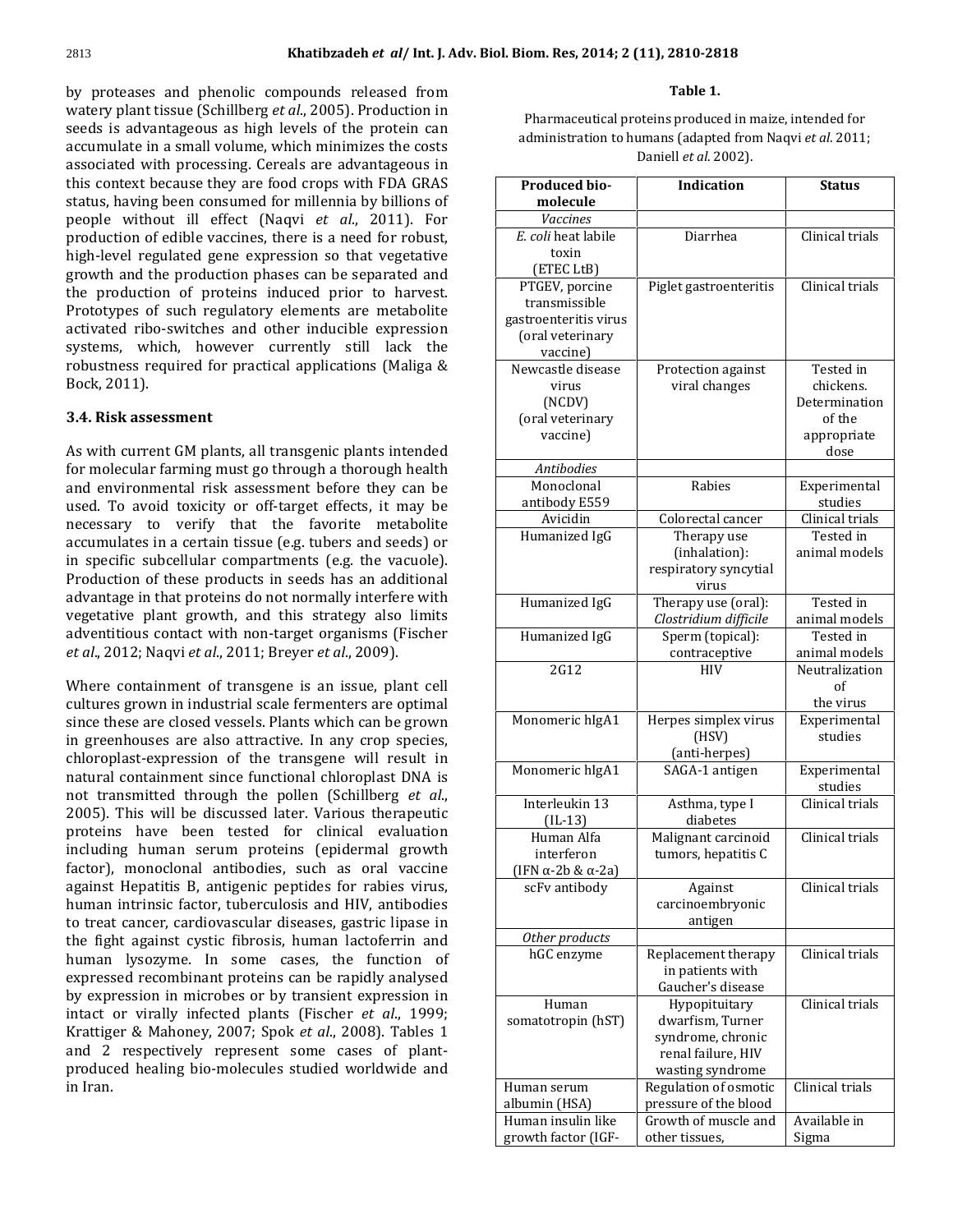| 1)                                                   | diabetes                                                           | catalogue                          |
|------------------------------------------------------|--------------------------------------------------------------------|------------------------------------|
| Gastric lipase                                       | Cystic fibrosis,<br>pancreatitis                                   | Clinical trials                    |
| Lactoferrin                                          | Gastrointestinal<br>infections                                     | Clinical trials                    |
| Avidin                                               | Diagnostic use                                                     | Available in<br>Sigma<br>catalogue |
| Trypsin                                              | Wound care/insulin<br>manufacture                                  | Available in<br>Sigma<br>catalogue |
| Aprotinin                                            | Protease inhibitor in<br>tissue<br>cultures and cardiac<br>surgery | Marketed by<br>Prodigene           |
| Recombinant<br>human<br>proinsulin<br>(rhProinsulin) | <b>Diabetes</b>                                                    | Experimental<br>studies            |

# or<mark>oplast as bioreactors for bio-pharming</mark><br>of higher plants are semi-autonomous organelles

**hloroplast as bioreactors for bio-pharming**<br>ds of higher plants are semi-autonomous organelles<br>a small circular double stranded DNA with high Plastids of higher plants are semi-autonomous organelles<br>with a small circular double stranded DNA with high<br>copy numbers and have their own transcriptionmation plants are semi-autonomous organelles<br>ill circular double stranded DNA with high<br>bers and have their own transcription-<br>machinery. The solar powered chloroplast is with a small circular double stranded DNA with high a small circular double stranded DNA with high<br>  $\alpha$  numbers and have their own transcription-<br>
slation machinery. The solar powered chloroplast is<br>
of the organelles known as plastids in plant cells and copy numbers and have their own transcription-<br>translation machinery. The solar powered chloroplast is<br>one of the organelles known as plastids in plant cells and<br>eukaryotic algae. In recent years, the development of translation machinery. The solar powered chloroplast is representing in machinery. The solar powered chloroplast is<br>organelles known as plastids in plant cells and<br>algae. In recent years, the development of<br>expression strategies has given a huge boost to one of the organelles known as plastids in plant cells and one of the organelles known as plastids in plant cells and eukaryotic algae. In recent years, the development of optimized expression strategies has given a huge boost to the exploitation of chloroplasts in molecular farmi tic algae. In recent years, the development of<br>ed expression strategies has given a huge boost to<br>loitation of chloroplasts in molecular farming.<br>providing biotechnologists with an ideal site for optimized expression strategies has given a huge boost to mized expression strategies has given a huge boost to<br>exploitation of chloroplasts in molecular farming.<br>des providing biotechnologists with an ideal site for<br>overproduction of foreign genes, transgenic plastids the exploitation of chloroplasts in molecular farming. ploitation of chloroplasts in molecular farming.<br>s providing biotechnologists with an ideal site for<br>erproduction of foreign genes, transgenic plastids<br>advantages with reference to biosafety. Since Besides providing biotechnologists with an ideal site for<br>the overproduction of foreign genes, transgenic plastids<br>offer advantages with reference to biosafety. Since<br>chloroplasts are almost always maternally transferred t the overproduction of foreign genes, transgenic plastids<br>offer advantages with reference to biosafety. Since<br>chloroplasts are almost always maternally transferred to<br>the next progeny, they pose lower environmental risks % offer advantages with reference to biosafety. Since<br>chloroplasts are almost always maternally transferred to<br>the next progeny, they pose lower environmental risks<br>concerning transgene flow from transplastomic plants to chloroplasts are almost always maternally transferred to roplasts are almost always maternally transferred to<br>next progeny, they pose lower environmental risks<br>erning transgene flow from transplastomic plants to<br>weedy or wild relatives. In this fashion, genes the next p ogeny, they pose lower environmental risks<br>transgene flow from transplastomic plants to<br>or wild relatives. In this fashion, genes<br>into the chloroplast genomes can move only concerning transgene flow from transplastomic plants to ng transgene flow from transplastomic plants to<br>dy or wild relatives. In this fashion, genes<br>ed into the chloroplast genomes can move only<br>seed, whereas the genes introduced into the the we the weedy or wild relatives. In this fashion, genes<br>introduced into the chloroplast genomes can move only<br>through seed, whereas the genes introduced into the<br>nuclear genome can move through seed as well as pollen. troduced into the chloroplast genomes can move only<br>rough seed, whereas the genes introduced into the<br>iclear genome can move through seed as well as pollen.<br>also reduces the potential toxicity of transgenic pollen through seed, whereas the genes introduced into the<br>nuclear genome can move through seed as well as pollen.<br>It also reduces the potential toxicity of transgenic pollen<br>to non-target insects (Daniell *et al.*, 2002; Bock & nuclear genome can move through seed as well as pollen. It also reduces the potential toxicity of transgenic pollen to non-target insects (Daniell et al., 2002; Bock  $&$ Warzecha, 2010; Bansal & Sharma, 2003). proteins

cha, 2010; Bansal & Sharma, 2003).<br>Ily, the most alluring feature of transplastomic<br>is their enormous capacity to accumulate foreign Arguably, the most alluring feature of transplastomic<br>plants is their enormous capacity to accumulate foreign<br>proteins (up to 46% of the total soluble protein). This is, guably, the most alluring feature of transplastomic<br>ints is their enormous capacity to accumulate foreign<br>oteins (up to 46% of the total soluble protein). This is,<br>least in part, due to the high number of chloroplasts plants is their enormous capacity to accumulate foreign ts is their enormous capacity to accumulate foreign<br>eins (up to 46% of the total soluble protein). This is,<br>ast in part, due to the high number of chloroplasts<br>cell, the large volume of the cell occupied by the proteins (u to 46% of the total soluble protein). This is,<br>art, due to the high number of chloroplasts<br>large volume of the cell occupied by the<br>compartment, and their highly polyploid at least in part, due to the high number of chloroplasts<br>he large volume of the cell occupied by the<br>t compartment, and their highly polyploid<br>with hundreds or even thousands of copies per cell, the large volume of the cell occupied by the chloroplast compartment, and their highly polyploid genomes, with hundreds or even thousands of copies being present in a single cell. The carbon dioxide-fixing chloroplast compartment, and their highly polyploid ast compartment, and their highly polyploid<br>, with hundreds or even thousands of copies<br>esent in a single cell. The carbon dioxide-fixing<br>Rubisco provides a case in point for the high genomes, with hundreds or even thousands of copies s, with hundreds or even thousands of copies<br>resent in a single cell. The carbon dioxide-fixing<br>Rubisco provides a case in point for the high<br>accumulation capacity of the chloroplast (Maliga being present in a single cell. The carbon dioxide-fixing<br>enzyme Rubisco provides a case in point for the high<br>protein accumulation capacity of the chloroplast (Maliga<br>& Bock, 2011). With the concept of oral vaccination in enzyme Rubisco provides a case in point for the high e Rubisco provides a case in point for the high<br>n accumulation capacity of the chloroplast (Maliga<br>k, 2011). With the concept of oral vaccination in<br>expression of a large number of antigens has been protein accumulation capacity of the chloroplast (Maliga imulation capacity of the chloroplast (Maliga<br>11). With the concept of oral vaccination in<br>ssion of a large number of antigens has been<br>in chloroplasts. Moreover, the ability of & Bock, 201 1). With the concept of oral vaccination in<br>sion of a large number of antigens has been<br>n chloroplasts. Moreover, the ability of<br>to form disulfide bonds and to fold human mind, ex pression of a large number of antigens has been<br>d in chloroplasts. Moreover, the ability of<br>sts to form disulfide bonds and to fold human<br>has opened the door to high-level production of

11), 2810-2818<br>in plants. Such folding and assembly **m. Res, 2014; 2 (11), 2810-2818<br>harmaceuticals in plants. Such folding and assembly<br>minimize the need for expensive in vitro processing** biopharmaceuticals in plants. Such folding and assembly<br>can minimize the need for expensive in vitro processing<br>of pharmaceutical proteins after their extraction. foreign plants. Such folding and assembly<br>the need for expensive in vitro processing<br>utical proteins after their extraction.<br>foreign proteins observed to be toxic in the can minimize the need for expensive in vitro processing mize the need for expensive in vitro processing<br>naceutical proteins after their extraction.<br>ore, foreign proteins observed to be toxic in the<br>are non-toxic when accumulated within of pharm tical proteins after their extraction.<br>
breign proteins observed to be toxic in the<br>
non-toxic when accumulated within<br>
chloroplasts. Bioencapsulation of Furthermore, foreign proteins observed to be toxic in the ign proteins observed to be toxic in the<br>n-toxic when accumulated within<br>loroplasts. Bioencapsulation of<br>proteins within plant cells offers cytosol are non-toxic when accumulated within<br>transgenic chloroplasts. Bioencapsulation of<br>pharmaceutical proteins within plant cells offers<br>protection against digestion in the stomach but allows transgenic chloroplasts. Bioencapsulation of<br>ical proteins within plant cells offers<br>against digestion in the stomach but allows<br>delivery to the target tissues. The other pharmaceutical proteins within plant cells offers cal proteins within plant cells offers<br>gainst digestion in the stomach but allows<br>elivery to the target tissues. The other<br>include lack of gene silencing (both at protection aga ist digestion in the stomach but allows<br>very to the target tissues. The other<br>ude lack of gene silencing (both at<br>and translational levels) and position successful delivery to the target tissues. The other<br>advantages include lack of gene silencing (both at<br>transcriptional and translational levels) and position<br>effects (Bansal & Sharma, 2003; Clarke & Daniell, 2011; advantages include lacl<br>transcriptional and tran<br>effects (Bansal & Sharma<br>Maliga & Bock, 2011). transcriptional and translational levels) and position<br>effects (Bansal & Sharma, 2003; Clarke & Daniell, 2011; Maliga & Bock, 2011). include

& Bock, 2011).<br>I recent advances should make chloroplasts even<br>attractive as biopharmaceutical reactors. These possibility of engineers the universement advances should make chloroplasts even<br>tiractive as biopharmaceutical reactors. These<br>possibility of engineering multiple foreign genes Several recent advances should make chloroplasts even eral recent advances should make chloroplasts even<br>re attractive as biopharmaceutical reactors. These<br>ude possibility of engineering multiple foreign genes<br>operons: transformation without use of antibiotic more attractive as biopharmaceutical reactors. These<br>include possibility of engineering multiple foreign genes<br>as operons; transformation without use of antibiotic<br>markers; elimination of resistance genes subsequent to include possibility of engineering multiple foreign genes ty of engineering multiple foreign genes<br>nsformation without use of antibiotic<br>ation of resistance genes subsequent to<br>and the transformation of edible crops as operons; transformation without use of antibiotic as operons; transformation without use of antibiotic<br>markers; elimination of resistance genes subsequent to<br>transformation; and the transformation of edible crops<br>such as potato and tomato (Daniell *et al.*, 2002). nation of resistance genes subsequent to<br>and the transformation of edible crops<br>and tomato (Daniell *et al.*, 2002).<br>unprecedented high expression levels transformation; and the transformation of edible crops ormation; and the transformation of edible crops<br>as potato and tomato (Daniell *et al.*, 2002).<br>prodinarily unprecedented high expression levels<br>recently been obtained with protein antibiotics such as potato and tomato (Daniell *et al.*, 2002).<br>Extraordinarily unprecedented high expression levels<br>have recently been obtained with protein antibiotics<br>derived from phage lytic proteins (so-called endolysins). dinarily unprecedented high expression levels<br>cently been obtained with protein antibiotics<br>from phage lytic proteins (so-called endolysins).<br>proteins efficiently digest the cell wall of have recer tly been obtained with protein antibiotics<br>m phage lytic proteins (so-called endolysins).<br>teins efficiently digest the cell wall of<br>bacteria and, accordingly, have huge potential derived from phage lytic proteins (so-called endolysins). rived from phage lytic proteins (so-called endolysins).<br>ese proteins efficiently digest the cell wall of<br>thogenic bacteria and, accordingly, have huge potential<br>next-generation antibiotics. The chloroplast may be an These proteins efficiently digest the cell wall of<br>pathogenic bacteria and, accordingly, have huge potential<br>as next-generation antibiotics. The chloroplast may be an<br>ideal site for the production of these protein antibiot pathogenic bacteria and, accordingly, have huge potential as next-generation antibiotics. The chloroplast may be an neration antibiotics. The chloroplast may be an<br>for the production of these protein antibiotics<br>1) chloroplasts do not have a cell wall and,<br>should be able to accommodate large amounts ideal site for the production of these protein antibiotics<br>because: (1) chloroplasts do not have a cell wall and,<br>therefore, should be able to accommodate large amounts<br>of them and (2) chloroplasts possess a very similar s because: (1) chloroplasts do not have a cell wall and,<br>therefore, should be able to accommodate large amounts<br>of them and (2) chloroplasts possess a very similar set of<br>proteases as bacteria to which phage endolysin protei therefore, should be able to accommodate large amounts efore, should be able to accommodate large amounts<br>lem and (2) chloroplasts possess a very similar set of<br>eases as bacteria to which phage endolysin proteins<br>highly resistant. Importantly, the plastid-produced of them and (2) chloroplasts possess a very similar set of from to complasts possess a very similar set of<br>s bacteria to which phage endolysin proteins<br>resistant. Importantly, the plastid-produced<br>from tobacco were highly active and stable pro effere as bacteria to which phage endolysin proteins<br>nighly resistant. Importantly, the plastid-produced<br>lysins from tobacco were highly active and stable<br>efficiently killed the target pathogens (pathogenic are highly resistant. Importantly, the plastid-produced sistant. Importantly, the plastid-produced<br>om tobacco were highly active and stable<br>y killed the target pathogens (pathogenic<br>(Maliga & Bock, 2011). However, there are endolysins from tobacco were highly active<br>and efficiently killed the target pathogens (<br>streptococci) (Maliga & Bock, 2011). Howeve<br>limitations of chloroplast transformation: and efficiently killed the target pathogens (pathogenic streptococci) (Maliga & Bock, 2011). However, there are limitations of chloroplast transformation: mammalian-type

- blast transformation:<br>ressed in this way, contrary to those<br>in the nucleus, are devoid of s way, contrary to those<br>leus, are devoid of<br>post-translational Proteins expi essed in this way, contrary to those<br>
in the nucleus, are devoid of<br>
ype post-translational<br>
which limits the range of proteins expressed in the nucleus, are devoid of mammalian-type post-translational post-translation modification, which limits the range of protein of commercial interest that can be produced. mammalian-type post-translational<br>modification, which limits the range of proteins of commercial interest that can be produced.
- ial interest that can be produced.<br>tion in new crops will depend on the<br>of a genetic line that is suitable for required in new crops will depend on the y of a genetic line that is suitable for cycles of plant regeneration (to attain Implementati n in new crops will depend on the<br>a genetic line that is suitable for<br>s of plant regeneration (to attain<br>and a suitable selectable marker availability of a genetic line that is suitable for bility of a genetic line that is suitable for<br>ted cycles of plant regeneration (to attain<br>plasmy) and a suitable selectable marker<br>Prolonged selection procedures under high repeated cycles of plant regeneration (to attain<br>my) and a suitable selectable marker<br>longed selection procedures under high<br>pressure are required for the recovery homoplasmy) and a su<br>gene. Prolonged selectio<br>selection pressure are r<br>of transformants gene. Prolonged selection procedures under high<br>selection pressure are required for the recovery of transformants
- nsformants<br>sformation frequencies a<br>those for nuclear genes. - Transformation frequencies are much lower<br>than those for nuclear genes.<br>- The methods of transgene transfer into than those for nuclear genes.
- muclear genes.<br>  $\begin{array}{lll} \text{is} & \text{of} & \text{transgene} & \text{transfer} & \text{into} \\ \text{are limited, and they are either} & \end{array}$ ds of transgene transfer into<br>are limited, and they are either<br>or require regeneration from The meth protoplasts.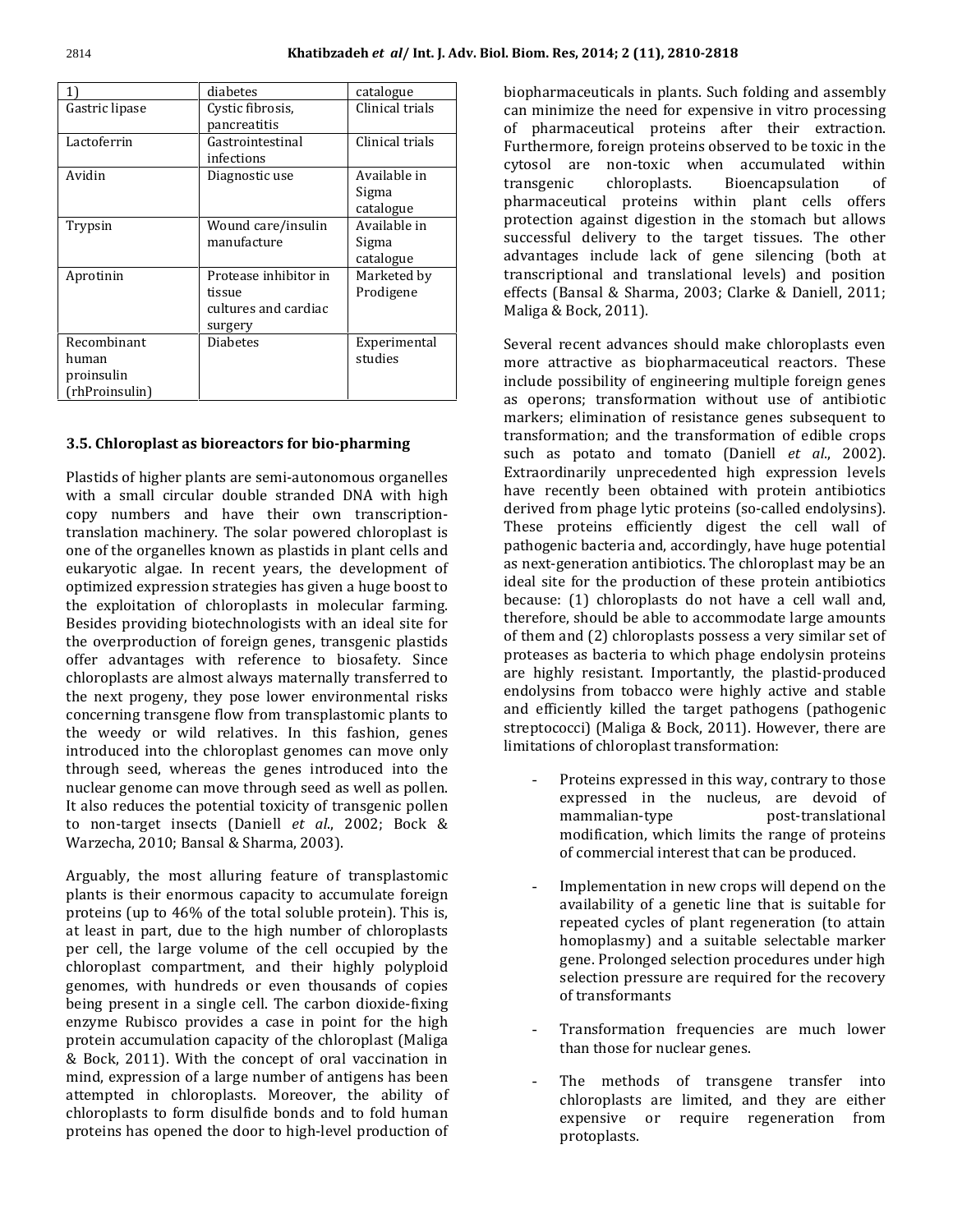Khatibzadeh *et al/* Int. J. Adv. Biol<br>- These transformation systems are far more **Khatibzadeh** *et al/* **Int. J. Adv. E**<br>Insformation systems are far more<br>With tobacco than with other plant  $\begin{array}{ccc} \text{transformation} & \text{systems} & \text{are} & \text{far} & \text{more} \\ \text{all with tabacco than with other plant} & \text{the} \\ \text{and in green chlorolasts rather than} & \text{c} \end{array}$ These species, and in green chloroplasts rather than *et*successful with tobacco than with other plant<br>species, and in green chloroplasts rather than<br>other plastids (Daniell, 1999; Bock, 2001; Daniell<br>*et al.*, 2002: Daniell *et al.*, 2005: Gao *et al.*, 2012). other plastids (Daniell, 1999; Bock, 2001; Daniell<br> *et al.*, 2002; Daniell *et al.*, 2005; Gao *et al.*, 2012).<br>
exploit the chloroplast compartment for the et al., 2002: Daniell et al., 2005: Gao et al., 2012).

godalized pharmaceuticals, 2002; Daniell *et al.*, 2005; Gao *et al.*, 2012).<br>the chloroplast compartment for the of orally delivered pharmaceuticals, it is t the chloroplast compartment for the<br>  $\alpha$  of orally delivered pharmaceuticals, it is<br>
to extend chloroplast transformation to edible To exploit the chloroplast compartment for the production of orally delivered pharmaceuticals, it is  $\frac{1}{v}$  important to extend chloroplast transformation to edible (crops. Studies predict the feasibility of expressing

in the other plastids of edible plants (e.g. in the other plastids of edible plants (e.g. in  $\,$ **ies, 2014; 2 (11), 2810-2818**<br>; in the other plastids of edible plants (e.g. in<br>fruit and potato tuber). So far, very few of the plastids of edible plants (e.g. in<br>to tuber). So far, very few of the<br>antigens have successfully been proteins in the other plastids of edible plants (e.g. in<br>tomato fruit and potato tuber). So far, very few of the<br>chloroplast-produced antigens have successfully been<br>tested in oral vaccination experiments. Moreover, all tomato fruit and potato tuber). So far, very few of the fruit and potato tuber). So far, very few of the<br>ast-produced antigens have successfully been<br>n oral vaccination experiments. Moreover, all<br>conducted so far have been confined to small chloroplast-produced antigens have successfully been duced antigens have successfully been<br>vaccination experiments. Moreover, all<br>ted so far have been confined to small<br>animals, and the concept of oral tested in oral vaccination experiments. Moreover, all<br>studies conducted so far have been confined to small<br>experimental animals, and the concept of oral<br>vaccination with transplastomic plants still awaits its studies conducted so far have been confined to small nducted so far have been confined to small<br>tal animals, and the concept of oral<br>i with transplastomic plants still awaits its<br>in large mammals and ultimately in humans experim ental animals, and the concept of oral<br>on with transplastomic plants still awaits its<br>in in large mammals and ultimately in humans<br>1999: Daniell *et al.*, 2002: Tregoning *et al.*, 2003; vaccination with transplastomic plants still awaits its of the vaccination with transplastomic plants still awaits it<br>
red pharmaceuticals, it is validation in large mammals and ultimately in human<br>
ast transformation to edible (Daniell, 1999; Daniell *et al.*, 2002; Tregoning

| Produced<br>bio-molecule                                         | <b>Indication</b>                                                                                                                            | <b>Technology</b>                                       | Transgenic<br>plant                                        | Reference                                                                       |
|------------------------------------------------------------------|----------------------------------------------------------------------------------------------------------------------------------------------|---------------------------------------------------------|------------------------------------------------------------|---------------------------------------------------------------------------------|
| Single-domain<br><b>monoclonal VHH</b><br>antibody               | Antibody against<br>MUC1 mucin<br>antigen                                                                                                    | Nuclear<br>transformation                               | tobacco,<br>canola                                         | Ismaili et al.,<br>2006<br>Rajabi-<br>Memari et<br>al., 2006<br>Dymyad,<br>2007 |
| Human Gamma<br>interferon<br>$(INF-\gamma)$                      | Immunodeficiency<br>syndrome<br>tuberculosis,<br>AID <sub>s</sub> ,<br>Leishmaniasis,<br>Salmonellosis,<br>melanoma &<br>neuroblastoma cells | Plastid<br>transformation/<br>Nuclear<br>transformation | tobacco,<br>canola,<br>lettuce                             | Bagheri,<br>2009<br>Taheri-javan,<br>2008<br>Rahimifar,<br>2009                 |
| Human tissue type<br>plasminogen<br>activator (tPA)              | Fibrinolysis and<br>thrombolysis of<br>blood clot                                                                                            | Nuclear<br>transformation                               | tobacco,<br>canola                                         | Masoumi-Asl<br>et al., 2010<br>Seifi-Nabi-<br>Abad, 2009                        |
| Protective antigen<br>(PA) gene from<br><b>Bacillus</b> antracis | Anthrax                                                                                                                                      | Nuclear<br>transformation                               | lettuce                                                    | Honari, 2008                                                                    |
| Human proinsulin                                                 | <b>Diabetes</b>                                                                                                                              | Plastid<br>transformation/<br>Nuclear<br>transformation | lettuce.<br>potato,<br>tobacco.<br>strawberry,<br>cucumber | Mohebodini<br>et al., 2009<br>Kashani et<br>al., 2012                           |
| Hepatitis B vaccine                                              | Hepatitis B virus                                                                                                                            | Nuclear<br>transformation                               | tomato                                                     | Baesi et al.,<br>2011                                                           |

*Lamen, 1999; Damen et al., 200.*<br>
2010; The feasibility of expressing foreign Davoodi-Semiromi et al., 2010; M<br> **2-** Examples of achievements in Molecular Farming in Iran.

**4. CONCLUSION**<br>Bio-pharming (where the expressed protein itself is the  $L$ **USION**<br>ning (where the expressed protein itself is the<br>molecule) along with bio-fortification or ing (where the expressed protein itself is the<br>nolecule) along with bio-fortification or<br>engineering (where the transgene alters the Bio-pharming (where the expressed protein itself is the<br>desired molecule) along with bio-fortification or<br>metabolic engineering (where the transgene alters the<br>metabolic phenotype and leads to the production of bionolecule) along with bio-fortification or<br>engineering (where the transgene alters the<br>phenotype and leads to the production of bio-<br>concentrations of a low-molecular-weight metabolic engineering (where the transgene alters the<br>phenotype and leads to the production of bio-<br>concentrations of a low-molecular-weight<br>or nutrient) can be a promising solution for available concentrations of a low-molecular-weight larger approach a low-molecular-weight larger and the compound or nutrient) can be a promising solution for the munities (Krattiger & compound or nutrient) can be a promising solution for biopharmaceuticals

 $\begin{array}{ccc} \text{1 or nutrient) can be a promising solution for} & \begin{array}{ccc} \text{n} & \text{2007:} \\ \text{n} & \text{3007:} \\ \text{2007: Acosta & Chaparro. 2008.} \end{array} & \begin{array}{ccc} \text{2008:} \\ \text{2007:} \\ \text{3007:} \\ \text{3007:} \\ \text{4007:} \\ \text{5008:} \\ \text{5008:} \\ \text{6009:} \\ \text{7009:} \\ \text{8009:} \\ \text{9009:} \\ \text{1000:} \\ \text{1$ in poor countries (Krattiger &<br>sta & Chaparro, 2008). Plant-derived<br>are cheap to produce and store, easy health promotion in poor countries (Krattiger & alth promotion in poor countries (Krattiger &<br>honey, 2007; Acosta & Chaparro, 2008). Plant-derived<br>pharmaceuticals are cheap to produce and store, easy<br>scale up for mass production, and safer than those Mahoney, 2007; Acosta & Chaparro, 2008). Plant-derived<br>biopharmaceuticals are cheap to produce and store, easy<br>to scale up for mass production, and safer than those<br>derived from animals. Other advantages of plant-derived

n 2011<br>
professionals for their delivery and the use of<br>
utic professionals for their delivery and the use of  $\begin{tabular}{l|l} \hline \textbf{1} & \textbf{2} & \textbf{3} & \textbf{4} \\ \hline \textbf{1} & \textbf{2} & \textbf{3} & \textbf{5} & \textbf{6} & \textbf{7} \\ \textbf{1} & \textbf{3} & \textbf{4} & \textbf{5} & \textbf{7} & \textbf{8} \\ \textbf{1} & \textbf{4} & \textbf{5} & \textbf{6} & \textbf{7} & \textbf{7} & \textbf{8} \\ \textbf{1} & \textbf{5} & \textbf{6} & \textbf{7} & \textbf{7} & \textbf{7} & \$ theraper tic proteins include elimination of hospitals and<br>ofessionals for their delivery and the use of<br>e resources for their production (Daniell, 1999;<br>& Daniell, 2009; Maliga & Bock, 2011). The health professionals for their delivery and the use of<br>renewable resources for their production (Daniell, 1999;<br>Chebolu & Daniell, 2009; Maliga & Bock, 2011). The<br>regulatory framework for plant-made pharmaceutical renewable resources for their production (Daniell, 1999; wable resources for their production (Daniell, 1999;<br>olu & Daniell, 2009; Maliga & Bock, 2011). The<br>atory framework for plant-made pharmaceutical<br>industrial products is evolving, but the emerging Chebolu & Daniell, 2009; Maliga & Bock, 2011). The<br>ramework for plant-made pharmaceutical<br>al products is evolving, but the emerging<br>should be based on solid scientific facts regulatory framework for plant-made pharmaceutical framework for plant-made pharmaceutical<br>trial products is evolving, but the emerging<br>s should be based on solid scientific facts<br>and not risks that are poorly understood and and industrial products is evolving, but the emerging<br>regulations should be based on solid scientific facts<br>principles and not risks that are poorly understood and<br>largely unquantified or media-fueled speculations. We regulations should be based on solid scientific facts<br>principles and not risks that are poorly understood and<br>largely unquantified or media-fueled speculations. We<br>must avoid fearing the 'bogeyman under the bed', and principles and not risks that are poorly understood and les and not risks that are poorly understood and<br>unquantified or media-fueled speculations. We<br>void fearing the 'bogeyman under the bed', and<br>instead study the impact of plant factories largely unquantified or media-fueled speculations. We quantified or media-fueled speculations. We<br>fearing the 'bogeyman under the bed', and<br>aad study the impact of plant factories<br>and carefully. It has been suggested that a must avoid fearing the 'bogeyman under the bed', and<br>instead study the impact of plant factories<br>susly and carefully. It has been suggested that a<br>practical and productive approach might be to base mus t instead study the impact of plant factories<br>rously and carefully. It has been suggested that a<br>e-practical and productive approach might be to base<br>assessments on ecotoxicological principles, in which rigorous and carefully. It has been suggested that a<br>ical and productive approach might be to base<br>ments on ecotoxicological principles, in which<br>problems refer to relevant assessment more practical and productive approach might be to base tical and productive approach might be to base<br>ments on ecotoxicological principles, in which<br>problems refer to relevant assessment<br>and risk hypotheses predict no adverse effects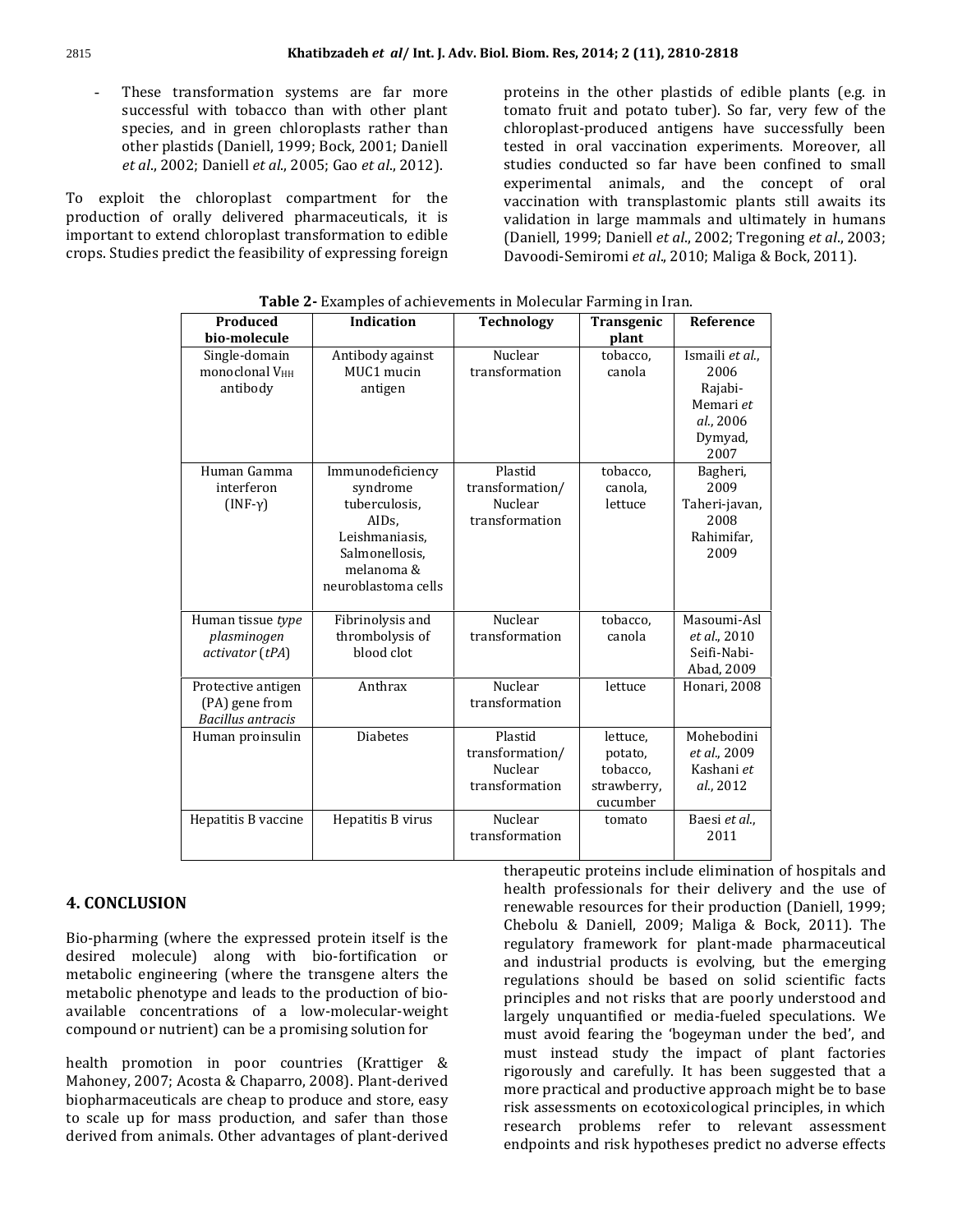Khatibzadeh *et al/* Int. J. Adv. Bion<br>transgenic plants on the assessment endpoints *et al*., 2002; Naqvi *et al.*, 2011). **REFERENCES**Acosta,

### **REFERENCES**

**ENCES**<br>  $\begin{bmatrix}\n0. & \text{and Chaparro. A. (2008). Genetically modified\n\end{bmatrix}$ **REFERENCES**<br>Acosta, O. and Chaparro, A. (2008). Genetically modified<br>food crops and public health. *Acta biol Colomb*, 13(3): 3-Food crops and public health. *Acta biol Colomb*, 13(3): 3-<br>26.<br>Ahmad, A., Pereira, E.O., Conley, A.I., Richman, A.S and 26.

Ahmad, A., Pereira, E.O., Conley, A.J., Richman, A.S and Menassa, R. (2010). Green biofactories: recombinant protein production in plants. *Recent Pat Biotechnol*, 4(3):<br>242-259.<br>Alderborn. A., Sundström. I., Soeria-Atmadia, D.,

242-259.<br>Alderborn, A., Sundström, J., Soeria-Atmadja, D.,<br>Sandberg M. Andersson H.C and Hammerling U. (2010). E<br>
A., Sundström, J., Soeria-Atmadja, D., ii<br>
1., Andersson, H.C and Hammerling, U. (2010). fi<br>
modified plants for non-food or non-feed Alderborr A., Sundström, J., Soeria-Atmadja, D.,<br>Andersson, H.C and Hammerling, U. (2010).<br>nodified plants for non-food or non-feed<br>Straightforward screening for their Sandberg, M., Andersson, H.C and Hammerling, U. (2010). Andersson, H.C and Hammerling, U. (2010).<br> **Andersky** and *Chemical*<br>
Straightforward screening for their<br>
in food and feed. *Food and Chemical* Genetically purposes: Straightforward screening for<br>appearance in food and feed. *Food and Ch*<br>Toxicology, 48: 453–464. appearance in food and feed. Food and Chemical

Toxicology, 48: 453–464.<br>Baesi, M., Nabati-Ahmadi, D., Rajabi-Memari, H.,<br>Siahpoosh. M.R.. Abdollahi. M.R and Iaberolansar. N. M., Nabati-Ahmadi, D., Rajabi-Memari, H.,<br>sh, M.R., Abdollahi, M.R and Jaberolansar, N.<br>Cloning and transformation of hepatitis B surface Baesi, M., Nabati-Ahmadi, D., Rajabi-Memari, H., *Plant* Siahpoosh, M.R., Abdollahi, M.R and Jaberolansar, N. (2011). Cloning and transformation of hepatitis B surface Davo antigen (*HBsAg*) gene to tomato (*Lycopersicones* Siahpoosh, M.R., Abdollahi, M.R and Jaberolansar, N. *Jundithapura 1. Abdollahi, M.R. and Jaberolansar, N.* (2011). Cloning and transformation of hepatitis B surface antigen (*HBsAg*) gene to tomato (*Lycopersiconesculentum* Mill.). *Jundishapur I of Natural Pharmaceutical P* (2011). Cloning<br>antigen (*HBsAg*<br>Mill.). *Jundishaj*<br>6(1): 32-41.  $6(1)$ : 32-41.

to canonical and study of the captain of the captain of transfer to canola and study of transgenic plants. *Ph.D.* **there** is a study of transgenic plants. *Ph.D.*  $\blacksquare$ *transfer to canola and study of transgenic plants. Ph.D.* Bagheri, K. *Tagheri, K.H. (2009). Gamma-Oleosin interferon gene*<br>*Transfer to canola and study of transgenic plants. Ph.D.*<br>*thesis. Department of Plant Breeding, Faculty of*<br>*Aariculture. Tarbiat Modarres University. Tehran - Iran.* )epartment of Plant Breeding, Faculty of<br>re, Tarbiat Modarres University. Tehran - Iran.<br>K.C. and Sharma. R.K. (2003). Chloroplast Agriculture, Tarbiat Modarres University. Tehran - Iran.  $\overline{a}$ 

biat Modarres University. Tehran - Iran. for op<br>nd Sharma, R.K. (2003). Chloroplast Dymy<br>as a tool for prevention of gene flow from and Example 18 and Sharma, R.K. (2003). Chloroplast<br>transformation as a tool for prevention of gene flow from<br>**CM** crops to weedy or wild relatives. *Curr Sci*, 84(10): GM crops to weedy or wild relatives. *Curr Sci*, 84(10):  $L$ <br>1286-1287. The process of the plastids in basic research and F 1286-1287.

1286-1287.<br>Bock, R. (2001). Transgenic plastids in basic rese<br>plant biotechnology. *J Mol Biol*. 312: 425-438. EXTE: (2001). Transgenic plastids in basic research and<br>iotechnology. *J Mol Biol*, 312: 425-438.<br>R. and Warzecha. H. (2010). Solar-powered plant biotechnology. *J Mol Biol*, 312: 425-438. *Biotechnol*,

Bock, R. and Warzecha, H. (2010). Solar-powered 28<br>28 Bock, R. and Warzecha, H<br>factories for new vaccines<br>Biotechnol 28(5): 246-252. factories for new vaccines and antibiotics. *Trends Biotechnol*, 28(5): 246-252.<br>Brever. D., Goossens, M., Herman, Ph. and Snevers, M.

a (28(5): 246-252.<br>Biosafety considerations associated with the discrete<br>Biosafety considerations associated with the t farming in Goossens, M., Herman, Ph. and Sneyers, M.<br>*Joosafety considerations associated with*<br>*Joosafety considerations associated with* Breyer, D., Goossens, M., Herman, Ph. and Sneyers, M. *Resper, D., Goossens, M., Her* (2009). Biosafety consider molecular farming in genetical *Plants Res.* 3(11): 825-838. (2009). Biosafety considerations associated with *Biochem*, 30(2): 101-108. molecular farming in genetically modified plants. *J Med* Plants Res, 3(11): 825-838.

Plants Res, 3(11):  $825-838$ .<br>Chebolu, S and Daniell, H. (2009). Chloroplast-derived<br>vaccine antigens and biopharmaceuticals: expression. assembly and functionality. **Challenger** and biopharmaceuticals: expression, assembly and functionality. *Curr Top Microbiol Inebolu, S and Daniell,*<br>vaccine antigens and l<br>*Immunol.* 332: 33-54. vaccine antigens and biopharmaceuticals: expression, folding, assembly and functionality. Curr Top Microbiol Immunol, 332: 33-54.

l, 332: 33-54.<br>., Liu, X., Wang, Z., Song, J., Qi, Q and Wang, P.G.<br>Modification of plant N-glycans processing: the  $M$ ., Liu, X., Wang, Z., Song, J., Qi, Q and Wang, P.G.<br>Modification of plant N-glycans processing: the<br>of producing therapeutic protein by transgenic Chen, M., Liu, X., Wang, Z., Song, J., Qi, (2005). Modification of plant N-glycan future of producing therapeutic prote<br>plants. *Med Res Rev.* 25(3): 343-360.

Res, 2014; 2 (11), 2810-2818<br>L.L. and Daniell. H. (2011). Plastid biotechnology n. Res, 2014; 2 (11), 2810-2818<br>e, J.L. and Daniell, H. (2011). Plastid biotechnology<br>crop production: present status and future *Plante, J.L. and Daniell, H. (2011). Plastid bi*<br>*for crop production: present status*<br>perspectives. *Plant Mol Biol. 76: 211–220.* for crop production: present status and future perspectives. Plant Mol Biol, 76: 211-220.

Daniell, H. (1999). Environmentally friendly approaches to genetic engineering. *In Vitro Cell Dev Biol Plant,* 35:<br>361–368.<br>Daniell, H., Chebolu, S., Kumar, Sh., Singleton, M. and  $361 - 368$ .

render of the Source of Source and S.<br>K. (2005). Chloroplast-derived vaccine antigens<br>R. (2005). Chloroplast-derived vaccine antigens Daniell, H., Chebolu, S., Kumar, Sh., Singleton, M. and<br>Falconer, R. (2005). Chloroplast-derived vaccine antigens<br>and other therapeutic proteins. *Vaccine*. 23(15): 1779and other therapeutic proteins. *Vaccine*, 23(15): 1779-<br>1783.<br>Daniell. H., Khan, M.S. and Allison, L. (2002). Milestones 1783. friendly

33.<br>niell, H., Khan, M.S. and Allison, L. (2002). Milestones<br>chloroplast genetic engineering: an environmentally Daniell, H., Khan, M.S. and Allison, L. (2002). Milestones<br>in chloroplast genetic engineering: an environmentally<br>friendly era in biotechnology. *Trends in Plant Science*. Daniell, H., Kha<br>in chloroplast<br>friendly era in<br>7(2): 84-91. in chloroplast genetic engineering: an environmentally friendly era in biotechnology. Trends in Plant Science,  $7(2): 84-91.$ 

 $f(2): 84-91.$ <br>Daniell, H., Streatfield, S.J and Wycoff, K. (2001). Medical<br>molecular farming: production of antibodies. d, S.J and Wycoff, K. (2001). Medical<br>g: production of antibodies,<br>and edible vaccines in plants. *Trends* **Paniell, H., Streatfield, S.J a<br>
<b>molecular** farming: p<br>
biopharmaceuticals and edi<br> *Plant Sci*, 6(5): 219-226. molecular farming: production of antibodies,<br>biopharmaceuticals and edible vaccines in plants. Trends<br>Plant Sci, 6(5): 219-226.

Mill.). Jundishapur J of Natural Pharmaceutical Products, (2010). Chloroplast-derived vaccine antigens confer dual<br>6(1): 32-41. **Sammunity** against cholera and malaria by oral or<br>injectable delivery. *Plant Biotechnol J*, Plant Sci, 6(5): 219-226.<br>Davoodi-Semiromi, A., Schreiber, M., Nalapalli, S., Verma,<br>D., Singh, N.D., Banks, R.K., Chakrabarti, D and Daniell, H. .<br>-Semiromi, A., Schreiber, M., Nalapalli, S., Verma,<br>1, N.D., Banks, R.K., Chakrabarti, D and Daniell, H.<br>Chloronlast-derived vaccine antigens confer dual Davoodi-Semiromi, A., Schreiber, M., Nalapalli, S., Verma,<br>D., Singh, N.D., Banks, R.K., Chakrabarti, D and Daniell, H.<br>(2010). Chloroplast-derived vaccine antigens confer dual<br>immunity against cholera and malaria by oral D., Singh, N.D., Banks, R.K., Chakrabarti, D and Daniell, H. D., Singh, N.D., Banks, R.K., Chakrabarti, D and Danie<br>(2010). Chloroplast-derived vaccine antigens confer<br>immunity against cholera and malaria by oral<br>injectable delivery. *Plant Biotechnol I*. 8: 223–242. immunity against cholera and malaria by oral or<br>injectable\_delivery. *Plant Biotechnol J*, 8: 223–242.<br>Desai. P.N.. Shrivastava. N and Padh. H. (2010). for

Desai, P.N., Shrivastava, N and Padh, H. (2010). optimal expression. *Biotecai, P.N.*, Shrivastava, N and Padh, H. (2010).<br>Production of heterologous proteins in plants: strategies<br>for optimal expression. *Biotechnol Adv.* 28(4): 427-435. S. (2007). V<sub>HH</sub> antibody gene transfer to canola<br>S. (2007). V<sub>HH</sub> antibody gene transfer to canola for optimal expression. Biotechnol Adv, 28(4): 427-435.

for optimal expression. *Biotechnol Adv*, 28(4): 427-435.<br>Dymyad, S. (2007). V<sub>HH</sub> antibody gene transfer to canola<br>and regeneration of transgenic plants. *M.Sc. thesis. offaure 1.5 Compaign 3. Cymyad, S. (2007). V*<sub>HH</sub> antibody gene transfer to canola and regeneration of transgenic plants. *M.Sc. thesis. Department of Biotechnology. Faculty of Agriculture. Dymyad, S. (2007). V<sub>HH</sub>* antibody gene transferred and regeneration of transgenic plants. *N Department of Biotechnology, Faculty of Tarbiat Modarres University. Tehran - Iran.* and regeneration of transgenic plants. M.Sc. thesis.<br>Department of Biotechnology, Faculty of Agriculture, Tarbiat Modarres University. Tehran - Iran.

Fischer, R and Emans, N. (2000). Molecular farming of pharmaceutical proteins. *Transgenic Res,* 9(4-5): 279-<br>299.<br>Fischer, R., Drossard, I., Commandeur, U., Schillberg, S 299.

emans, N. (1999). Tommandeur, U., Schillberg, S.<br>Emans, N. (1999). Towards molecular farming in the R., Drossard, J., Commandeur, U., Schillberg, S<br>ans, N. (1999). Towards molecular farming in the<br>moving from diagnostic protein and antibody Fischer, R. Frossard, J., Commandeur, U., Schillberg, S.<br>*Bioneral France Commandeur farming in the ng from diagnostic protein and antibody***<br>in microbes to plants.** *Biotechnol Appl* and Ema and Emans, N. (1999). Towa<br>future: moving from diagn<br>production in microbes t<br>*Biochem*. 30(2): 101-108. production in microbes to plants. *Biotechnol Appl*<br>*Biochem*, 30(2): 101-108.<br>Fischer, R., Hoffmann, K., Schillberg, S and Emans, N.

Fischer, R., Hoffmann, K., Schillberg, S and Emans, N. *Fischer, R., Hoffmann, K., Schillberg, S and Emar (2000). Antibody production by molecular farming plants. <i>I Biol Regul Homeost Agents*. 14(2): 83-92. Antibody production by molecular farming in<br>Biol Regul Homeost Agents, 14(2): 83-92.<br>R., Schillberg, S., Hellwig, S., Twyman, R.M and plants. J Biol Regul Homeost Agents, 14(2): 83-92.

plants. *J. Biol Regul Homeost Agents*, 14(2): 83-92.<br>Fischer, R., Schillberg, S., Hellwig, S., Twyman, R.M and<br>Drossard. I. (2012). GMP issues for recombinant plantpharmaceutical proteins. *Bischer, R., Schillberg, S., Hellwig, S., Twyman, R.M and Drossard, J. (2012). GMP issues for recombinant plant-<br>derived pharmaceutical proteins. <i>Biotechnol Adv.* 30(2): derived pharmaceutical proteins. *Biotechnol Adv*, 30(2):<br>434-439.<br>Flinn, J.E. and Zavon, J.A. (2004). Green plants as 434-439.

Flinn, J.E and Zavon, J.A. (2004). Green plants as biofactories for drugs. *Biopharm Int*, 17: 42–49.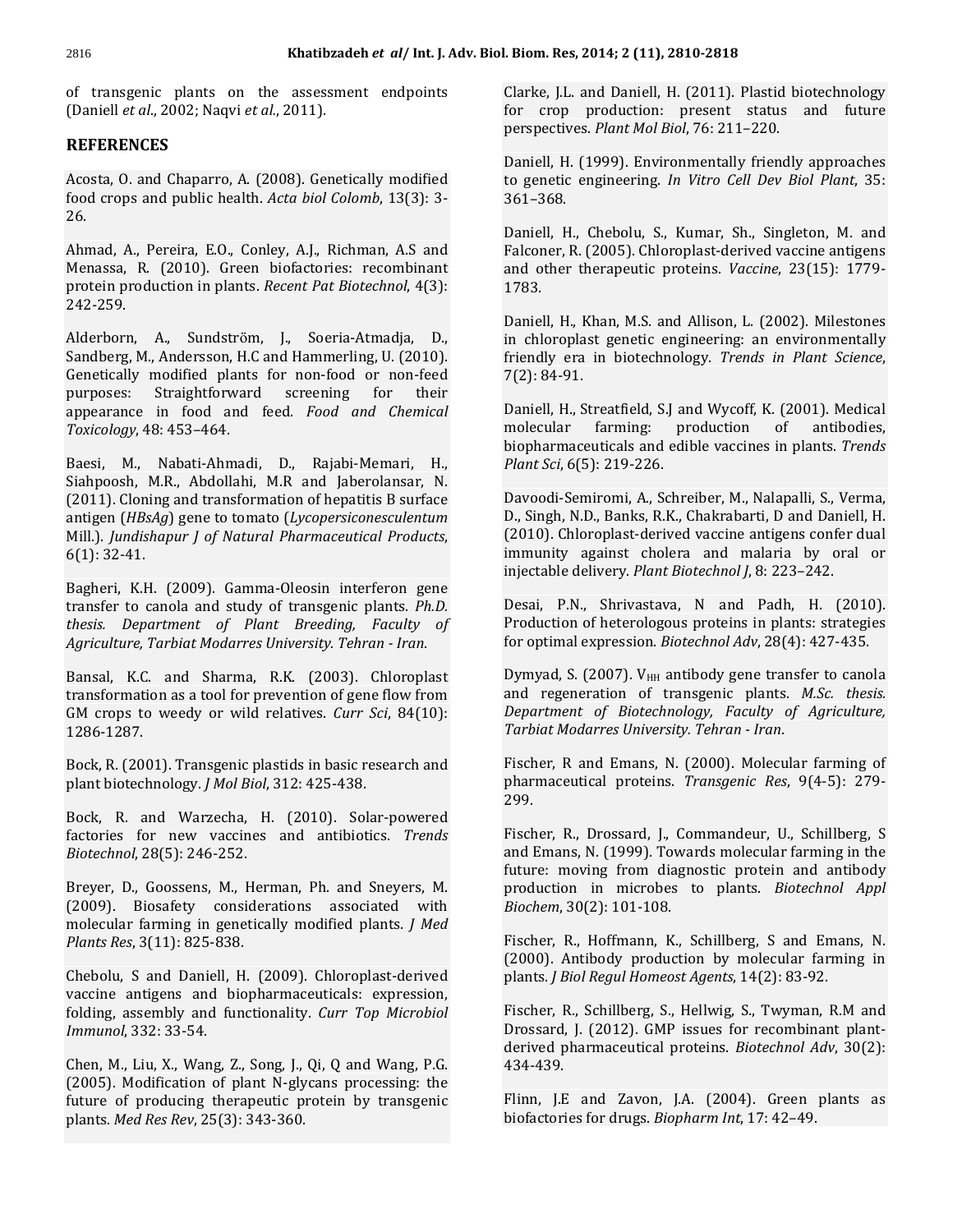Khatibzadeh *et al* / Int. J. Adv. Biol<br>M., Li, Y., Xue, X., Wang, X. and Long, J. (2012). Stable **Khatibzadeh** *et al***/ Int. J. Adv. E**<br>i, Y., Xue, X., Wang, X. and Long, J. (2012). Stable<br>transformation for high-level recombinant Li, Y., Xue, X., Wang, X. and Long, J. (2012). Stable<br>transformation for high-level recombinant<br>expression: promises and challenges. *Journal of* Gao, M., Li, Y *Xue, X., Wang, X. and Long, J. (2012). Stable* Leasformation for high-level recombinant (20<br> *and Biotechnology*, Vol 2012, Article ID hus plastid transformation for high-level recombinant plastid transformati<br>protein expression: p<br>Biomedicine and Bio<br>158232.16 pages. Biomedicine and Biotechnology, Vol 2012, Article ID 158232, 16 pages. *Biotechnol*,

for the pages.<br>For the expression of proteins in plants. *Curr Opin*<br>for the expression of proteins in plants. *Curr Opin* Gleba, Y., Klimyuk, V and<br>vectors for the expression of<br>*Biotechnol*. 18: 134–141. vectors for the expression of proteins in plants. Curr Opin Biotechnol, 18: 134-141.

Biotechnol, 18: 134–141.<br>Gomord, V., Fitchette, A.C., Menu-Bouaouiche, L., Saint-<br>Jore-Dupas. C., Plasson. C., Michaud. D and Fave. L. V., Fitchette, A.C., Menu-Bouaouiche, L., Saint-<br>as, C., Plasson, C., Michaud, D and Faye, L.<br>Plant-specific glycosylation patterns in the Gomord, V., Fitchette, A.C., Menu-Bouaouiche, L., Saint-V., Fitchette, A.C., Menu-Bouaouiche, L., Saint-<br>s, C., Plasson, C., Michaud, D and Faye, L.<br>Plant-specific glycosylation patterns in the<br>of therapeutic protein production. *Plant* **Jore-Dupas** *Jore-Dupas, C., Plasson, C., 1*<br>(2010). Plant-specific glycos<br>context of therapeutic pr<br>*Biotechnol I.* 8(5): 564-587. context of therapeutic protein production. *Plant*<br>Biotechnol J, 8(5): 564-587.<br>Hellwig. S., Drossard. I., Twyman, R.M and Fischer, R. Biotechnol J, 8(5): 564-587.

Hellwig, S., Drossard, J., Twyman, R.M and Fischer, R. (2004). Plant cell cultures for the production of recombinant proteins. *Nat Biotechnol*, 22(11): 1415-<br>1422.<br>Honari. H. (2008). Expression of *PA* gene from *Bacillus antracis*

Honari, H. (2008). Expression of PA gene from Bacillus *Honari, H. (2008). Expression of PA gene from Bacillus antracis in Iranian lettuce (Lactuca sativa). Ph.D. thesis, Department of Plant Breedina. College of Agriculture. H.* (2008). Expression of *F i* in Iranian lettuce (*Lactuce nent of Plant Breeding, Colliniversity. Tehran - Iran.* Department of Plant Breeding, College of Agriculture, A., Jalali-Javaran, M., Rasaee, M.J., Rahbarizadeh, <sup>F</sup> Tehran University. Tehran - Iran.

an University. Tehran - Iran.<br>1998).<br>Rajabi-memari. H. (2006). Cloning and expression of Ismaili, A., Jalali-Javaran, M., Rasaee, M.J., Rahbarizadeh, F<br>and Rajabi-memari, H. (2006). Cloning and expression of<br>recombinant camelid single-domain antibody in tobacco. *Ismaili, A., Jalali-Javaran, M., Rasaee, M.J., Rahbariz<br>and Rajabi-memari, H. (2006). Cloning and expres<br>recombinant camelid single-domain antibody in t<br><i>Iranian Journal of Biotechnology*. 4(3):162-168. and Rajabi-memari, H. (2006). Cloning and expression of  $(2011)$ . High-value prod recombinant camelid single-domain antibody in tobacco. *Biotechnol Adv*, 29: 40–53. Iranian Journal of Biotechnology, 4(3):162-168. *Agrobacterium*-mediated

a*n Journal of Biotechnology,* 4(3):162-168.<br>ani, K., Jalali Javaran, M., Mohebodini, M., Moieni, A<br>Sheikhi Deh Abadi M. (2012). Regeneration and V H<br>
m. M., Mohebodini, M., Moieni, A<br>
M. (2012). Regeneration and<br>
transformation of three potato Kashani, K., Jalali Javaran, M., Mohebodini, M., Moieni, A<br>and Sheikhi Deh Abadi M. (2012). Regeneration and V<br>*Agrobacterium*-mediated transformation of three potato E<br>cultivars (*Solanum tuberosum* cv. Desiree. Agria and and Sheikhi Deh Abadi M. (2012). Regeneration and<br>*Agrobacterium*-mediated transformation of three potato<br>cultivars (*Solanum tuberosum* cv. Desiree, Agria and<br>Marfona) by human proinsulin gene. *AICS* 6(7): 1212-Marfona) by human proinsulin gene.  $AJCS$  6(7): 1212-<br>1220. the state of the state of the state of the state of the state of the state of the state of the state of the state of the state of the state of the state of the st  $1220.$ 

M.<br>Ahn, M.H., Song, M., Choo, Y.K., Kim, H.S., Ko, K and<br>H. (2008). Glyco-engineering of biotherapeutic Ko, K., Ahn, M.H., Song, M., Choo, Y.K., Kim, H.S.,<br>Joung, H. (2008). Glyco-engineering of bioth<br>proteins in plants. *Mol Cells*. 25(4): 494-503. proteins in plants. Mol Cells, 25(4): 494-503.

Ko, K., Brodzik, R and Steplewski, Z. (2009). Production *Toppen Coppen Coppen Ko, K., Brodzik, R and Steplewski, Z. (2009*<br>*Toppen Indianal, 2009*<br>*Toppen Indianal, 232: 55-78.* Krattiger, 332: 55-78. dies in plants: approaches and perspectives.<br>Aicrobiol Immunol, 332: 55-78.<br>A. and Mahonev. R.T. (2007). Specific IP issues Curr vaccines.

 $\begin{array}{lll} \textit{Top Microbiol Immunol}, 332: 55\text{-}78. & \textit{F} \ \textit{ger, A. and Mahoney}, \textit{R.T. (2007)}. \textit{Specific IP issues} & \textit{r} \ \textit{molecular planning: case study of plant-derived} & \textit{N} \end{array}$ I<br>
In *Intellectual Property Management in Health*<br>
In *Intellectual Property Management in Health* **Kra** *A Ale A. and Mahoney, R.T. (2007). Specific IP issues* with molecular pharming: case study of plant-derived vaccines. In *Intellectual Property Management in Health and Aaricultural Innovation: A Handbook of Best Pr* with molecular pharming: case study of plant-derived<br>vaccines. In *Intellectual Property Management in Health*<br>*and Agricultural Innovation: A Handbook of Best Practices.*<br>Volume 2. 2<sup>nd</sup> edition. Edited by Krattiger. A. M vaccines. In *Intellectual Property Management in Health* and *Agricultural Innovation: A Handbook of Best Practices.* Volume 2.  $2^{nd}$  edition. Edited by Krattiger, A. Mahoney, R.T., Nelsen, L., Thomson, J.A., Bennett, A and Agricultural Innovation: A Handbook of Best Practices. Volume 2. 2<sup>nd</sup> edition. Edited by Krattiger, A. Mahoney,<br>R.T., Nelsen, L., Thomson, J.A., Bennett, A.B.,<br>Satyanarayana, K., Graff, G.D., Fernandez, C. and Kowalski,<br>S.P. Oxford. UK: MIHR and Davis. USA: PIPRA. 1809-1817. R.T., Nelsen, L., Thomson, J.A., Benn<br>Satyanarayana, K., Graff, G.D., Fernandez, C. and<br>S.P. Oxford, UK: MIHR and Davis, USA: PIPRA. 1<br>(Available online at www.ipHandbook.org). S.P. Oxford, UK: MIHR and Davis, USA: PIPRA. 1809-1817.<br>(Available online at www.ipHandbook.org).

(Available online at www.ipHandbook.org).<br>Larrick, J.W., Yu, L., Naftzger, C., Jaiswal, S and Wycoff, K.<br>(2001). Production of secretory IgA [antibodies](http://www.ipHandbook.org).) in plants. *Follon, Yu, L., Naftzger,*<br>*Production of secret*<br>*Eng.* 18(3): 87-94.

. <mark>Biom. Res, 2014; 2 (11), 2810-2818</mark><br>Lerouge. P., Bardor, M., Pagny, S., Gomord, V and Fave, L. es, 2014; 2 (11), 2810-2818<br>, P., Bardor, M., Pagny, S., Gomord, V and Faye, L.<br>N-glycosylation\_of\_recombinant\_pharmaceutical ardor, M., Pagny, S., Gomord, V and Faye, L.<br>cosylation of recombinant pharmaceutical<br>produced in transgenic plants: towards an Lerouge, P., B Lerouge, P., Bardor, M., Pagny, S., Gomord, V and Faye, L.<br>(2000). N-glycosylation of recombinant pharmaceutical<br>glycoproteins produced in transgenic plants: towards an<br>humanisation of plant N-glycans. *Curr Pharm Biotechn* (2000). N-glycosy<br>glycoproteins pro<br>humanisation of p<br>1(4): 347-354. humanisation of plant N-glycans. Curr Pharm Biotechnol, 1(4): 347-354. *Invest*,

T-354.<br>A.A., Kalathil, S., Heald, J.L and Thanavala, Y.<br>Transgenic plant-based oral vaccines. *Immunol* (1984)<br>Lugade, A.A., Kalathil, S., I<br>(2010). Transgenic plant-b.<br>*Invest*. 39(4-5): 468-482. (2010). Transgenic plant-based oral vaccines. *Immunol Invest*, 39(4-5): 468-482. *Physiol*,

 $f(39(4-5))$ : 468-482.<br>  $f(x) = \frac{1}{100}$ , P and Bock, R. (2011). Plastid biotechnology:<br>
fuel. and medicine for the 21<sup>st</sup> century. *Plant* Maliga, P and Bock, R. (2)<br>food, fuel, and medicine<br>Physiol. 155: 1501–1510. food, fuel, and medicine for the  $21<sup>st</sup>$  century. Plant Physiol, 155: 1501-1510. plasminogen

5: 1501–1510.<br>Asl, A., Jalali-Javaran, M., Mahbodi, F and<br>H. (2010). Cloning and expression of tissue Masoumi-Asl, A., Jalali-Javaran, M., Mahbodi, F and<br>Alizadeh, H. (2010). Cloning and expression of tissue<br>plasminogen activator (*t-PA*) gene in tobacco plants. *Masoumi-Asl, A., Jalali-Javaran, M., Mahbodi<br><i>Alizadeh, H. (2010). Cloning and expression*<br>plasminogen activator *(t-PA)* gene in tobacc<br>*Scientific Research and Essavs.* 5(9): 917-922. plasminogen activator (*t-PA*) gene in tobacco plants.<br>*Scientific Research and Essays*, 5(9): 917-922.<br>Mohebodini. M., Ialali-Iavaran, M., Mahboodi, F., Alizadeh.

i*entific Research and Essays,* 5(9): 917-922.<br>ohebodini, M., Jalali-Javaran, M., Mahboodi, F., Alizadeh,<br>and Aihdari. H. (2009). Human proinsulin gene cloning plant expression. The bodini, M., Jalali-Javaran, M., Mahboodi, F., Alizadeh,<br>ind Ajhdari, H. (2009). Human proinsulin gene cloning<br>plant expression vector pCAMBIA1304. 6<sup>*th</sup> National*</sup> *Biotechnologyican, M., Jalali-Javaran, M., Mahboodi, F., Alizadeh,*<br>*H* and Ajhdari, H. (2009). Human proinsulin gene cloning<br>in plant expression vector pCAMBIA1304. *6th National*<br>*Biotechnology Congress of Iran. Tehran-*H and Ajhdari, H. (2009). Human proinsulin gene cloning notechnology Congress of Iran, Tehran-Iran, 13-15 August<br>2009.<br>Nagvi, Sh., Ramessar, K., Farré, G., Sabalza, M., Miralpeix,

2009.<br>Naqvi, Sh., Ramessar, K., Farré, G., Sabalza, M., Miralpeix,<br>B., Twyman, R.M., Capell, T., Zhu, Ch. and Christou, P. Naqvi, Sh., Ramessar, K., Farré, G., Sabalza, M., Miralpeix,<br>B., Twyman, R.M., Capell, T., Zhu, Ch. and Christou, P.<br>(2011). High-value products from transgenic maize. Naqvi, Sh., Ramessar, K., Farr<br>B., Twyman, R.M., Capell, T.<br>(2011). High-value product<br>*Biotechnol Adv.* 29: 40–53. (2011). High-value products from transgenic maize.

Pogue, G.P., Vojdani, F., Palmer, K.E., Hiatt, E., Hume, S., Pogue, G.P., Vojdani, F., Palmer, K.E., Hiatt, E., Hume, S.,<br>Phelps, J., Long, L., Bohorova, N., Kim, D., Pauly, M.,<br>Velasco. I.. Whalev. K., Zeitlin. L., Garger. S.I., White. E., ie, G.P., Vojdani, F., Palmer, K.E., Hiatt, E., Hume, S.,<br>ps, J., Long, L., Bohorova, N., Kim, D., Pauly, M.,<br>sco, J., Whaley, K., Zeitlin, L., Garger, S.J., White, E.,<br>Y.. Havdon. H and Bratcher. B. (2010). Production of Phelps, J., Long, L., horova, N., Kim, D., Pauly, M.,<br>Zeitlin, L., Garger, S.J., White, E.,<br>Iratcher, B. (2010). Production of<br>recombinant aprotinin and a Velasco, J., Whaley, K., Zeitlin, L., Garger, S.J., White, E.,<br>Bai, Y., Haydon, H and Bratcher, B. (2010). Production of<br>pharmaceutical-grade recombinant aprotinin and a<br>monoclonal antibody product using plant-based Bai, Y., Haydon, H and Bratcher, B. (2010). Production of pharmaceutical-grade recombinant aprotinin and a monoclonal antibody product using plant-based transient expression systems. *Plant Biotechnol J,* 8(5):<br>638-654.<br>Rahimifar. P. (2009). Human IFN gene transfer to canola.

Joung, H. (2008). Glyco-engineering of biotherapeutic Rahimifar, P. (2009). Human IFN gene tran<br>proteins in plants. *Mol Cells*, 25(4): 494-503. *M.Sc. thesis. Department of Biotechnolog*<br>campus of Tehran University. Tehra 638-654.<br>Rahimifar, P. (2009). Human IFN gene transfer to canola. **France** *Rahimifar, P. (2009). Human IFN gene transfe***<br>***M.Sc. thesis. Department of Biotechnology,***<br>***Campus of Tehran University. Tehran - Iran.* M.Sc. thesis. Department of Biotechnology, Aborayhan<br>campus.of.Tehran.University.Tehran - Iran.<br>Raiabi-Memari. H., Jalali-Javaran. M., Rasaee. M.J.. Esmaili,

The University. Tehran - Iran.<br>Th., Jalali-Javaran, M., Rasaee, M.J.,<br>F., Forouzandeh-Moghadam, M. and ,<br>emari, H., Jalali-Javaran, M., Rasaee, M.J.,<br>adeh, F., Forouzandeh-Moghadam, M and<br>A. (2006). Expression-and-characterization-of Rajabi-Mema ri, H., Jalali-Javaran, M., Rasaee, M.J.,<br>1, F., Forouzandeh-Moghadam, M and<br>2006). Expression and characterization of<br>single-domain-monoclonal-antibody-against Rahbarizadeh, F., Forouzandeh-Moghadam, M and<br>Esmaili, A. (2006). Expression and characterization of<br>recombinant single-domain monoclonal antibody against<br>MUC1 mucin in tobacco plants. *Hybridoma and* Esmaili, A. (2006). Expression ar<br>*recombinant single-domain monoc*<br>*MUC1 mucin in tobacco plai<br><i>Hybridomics*. 25: 209-215 MUC1 mucin in tobacco plants. Hybridoma and<br>Hybridomics, 25: 209-215<br>Schillberg. S., Emans. N. and Fischer. R. (2002). Antibody Hybridomics, 25: 209-215 *Rev*,

pharming in plants and plants and plant cells. *Phytochem*<br>pharming in plants and plant cells. *Phytochem* -<br>Schillberg, S., Em<br>molecular pharm<br>*Rev*. 1: 45–54. molecular pharming in plants and plant cells. Phytochem  $Rev, 1: 45-54.$ 

Schillberg, S., Fischer, R and Emans, N. (2003). 'Molecular (145-1455)<br>145-145-155. Schillberg, S., Fisch<br>145-155. Schillberg, 145-155. farming' of antibodies in plants. *Naturwissenschaften,*<br>90(4): 145-155.<br>Schillberg, S., Twymanb. R.M and Fischer, R. (2005).

90(4): 145-155.<br>Schillberg, S., Twymanb, R.M and Fischer, R. (2005).<br>Opportunities for recombinant antigen and antibody